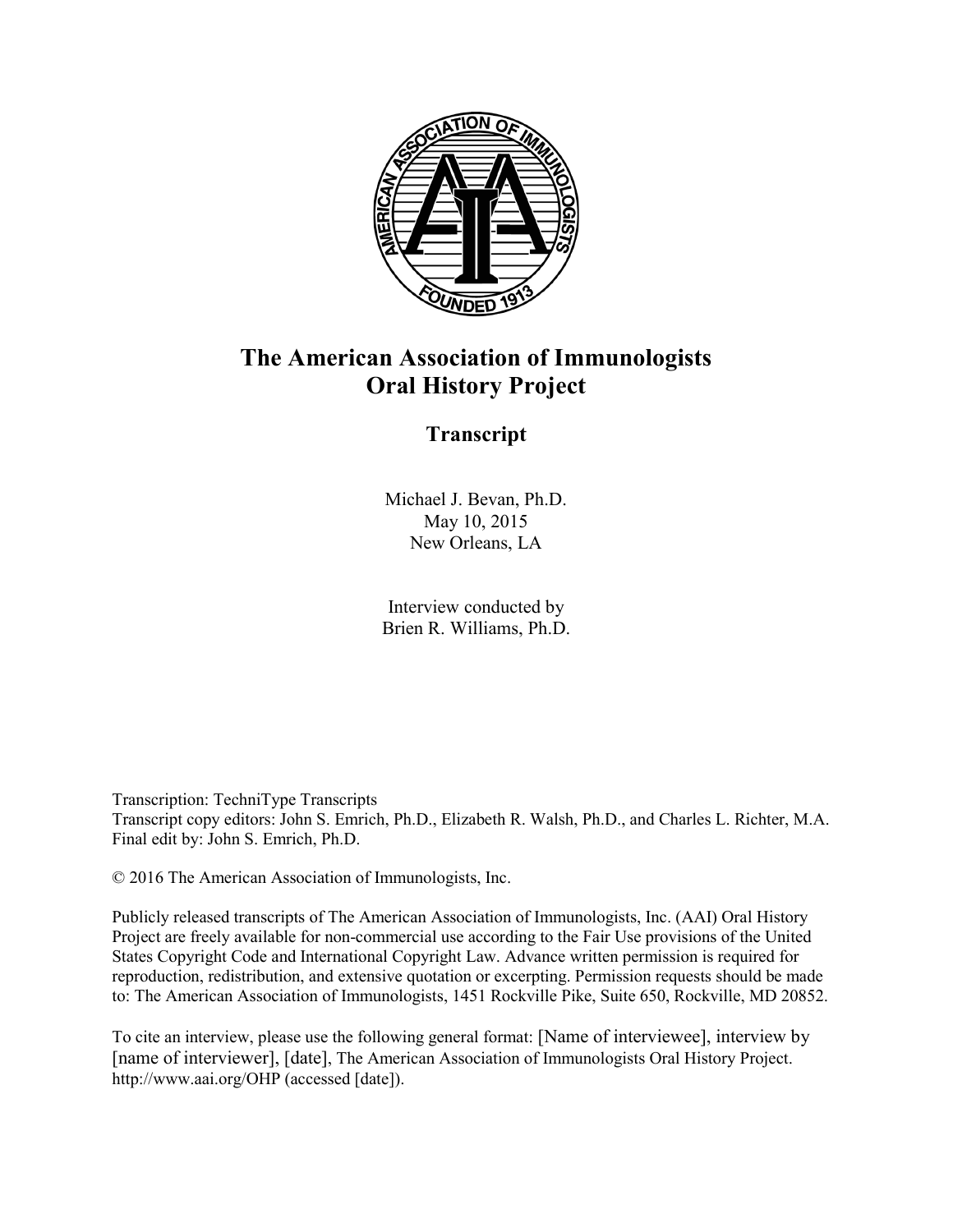**Williams:** This is an interview with Dr. Michael J. Bevan for the American Association of Immunologists Oral History Project. Dr. Bevan is a Howard Hughes Medical Institute investigator and professor in the Department of Immunology at the University of Washington. He was awarded the AAI Excellence in Mentoring Award in 2000 and the AAI Meritorious Career Award in 2009. We are at IMMUNOLOGY 2015™ in New Orleans, Louisiana. Today is Sunday, May 10<sup>th</sup> [2015], and I am Brien Williams.

Thank you very much for doing this with us today.

- **Bevan:** Thanks for asking.
- **Williams:** I like to start the interviews with as much family background as you want to share. So please tell me a little bit about your background.
- **Bevan:** I was born in 1945 in South Wales, part of the United Kingdom, in a village which sounds all very nice, but actually it's in the coal mining valleys, in the Taf Valley, close to the Rhondda Valley. My father was a coal miner, as were his father before him, and my mother's father was also a coal miner.

In about 1900, they built these—I don't know why we call them villages. They were just terrace houses on the sides of the valleys, you know, close to the colliery pit, the mine, the coal mine, whatever. I still have vague remembrances of my father coming home, taking a bath, but pretty soon his health made him give up that, and after that he sort of just did menial jobs in factories and so on.

My mother was a housewife; she had lots of sisters, and was born just about 200 yards from where we used to live. She, apart from looking after two kids, me and my brother, and my father, of course, also was a dressmaker. She used to make dresses, usually just for family members. I still remember she would make a dress, cutting the patterns out in tissue paper, and then sell them—not sell them. They were requested for ten shillings, which is like half a pound, maybe half a euro now, one would say.

So it was a pretty good life. I, obviously, walked to school, to my primary school in—my village was called Cilfynydd, which means "farm under the mountain." The closest market town was Pontypridd, which translates into "bridge of mud." But I could walk to my primary school in Cilfynydd.

In those days, we did the eleven-plus, this horrific exam that people in England used to do, which split you into two. Either you passed the eleven-plus and you went to grammar school, which I obviously did, or you failed it and went to what we called secondary school or maybe something else.

So I then went to grammar school, a boys' grammar school, unfortunately, a boysonly grammar school in Pontypridd, until I was eighteen, did the O-levels, did the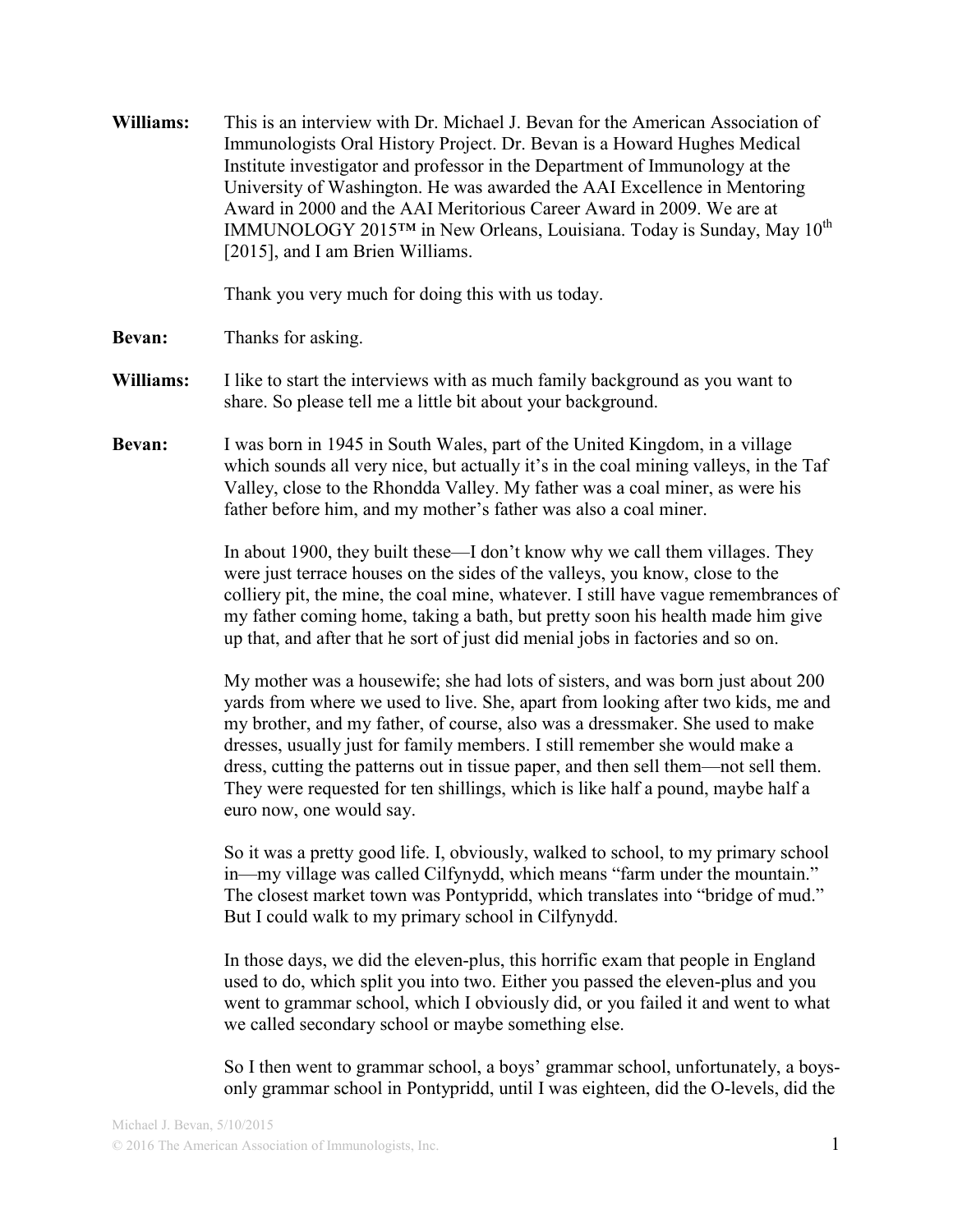A-levels. And all that education was free, of course, and then I applied for a few universities and eventually had to choose, or wanted to choose between [University of] Leeds and University College London. I went to University College London on Gower Street, and my bachelor's degree was in zoology. So in retrospect, I don't think that zoology was terribly useful as my career, but it was terribly interesting. What I wanted to do, I wanted to do some biological research, but it was split into one year we would do the invertebrate year, and the next we would do the vertebrate year, and the third year we were supposed to just study for finals, which was just a one week-long session we had.

But the best thing about going away to London, leaving Cilfynydd and Pontypridd in South Wales, were the people in my course, people from Yorkshire, people from North Wales, people from Birmingham, you know, the most intelligent. The other students I'm talking about, not the faculty so much. But we used to have terrific arguments about scientific things, things we were learning about, speciation and evolution and things like that, and I think that really formed me. Now, I always knew that I wanted to do biological research. I don't know how I knew that.

- **Williams:** When did that bug get to you?
- **Bevan:** I was always liking animals and being fascinated by them. I'm wandering around on the hillsides, finding skulls of sheep, lots of sheep in Wales, you know, and that always used to fascinate me. Then at a later stage, looking at articles as you'd find them in *Scientific American* in those days, and pretty early on I was pretty fascinated by the antibody problem. Nobody knew how the diversity of antibodies were made. It ended up I would never contribute to that, but that kind of turned me towards immunology in a way.

During my 3 year bachelor's degree doing zoology, we learned no immunology. We learned normal molecular biology, but the bug was still there. So after doing my bachelor's degree in zoology, I then did a one-year master's degree in biochemistry at the same institution, at the University College, and that was just packed with molecular biology. That really turned me on to the cracking of the genetic code and so on. That was wonderfully exciting.

Then I applied, just made one application. Somebody recommended I should go to Mill Hill, the National Institute for Medical Research in North London. I wrote one letter, and I don't think I was interviewed, but they said, "Well, you can come." I came, and that was it, to do my Ph.D.

- **Williams:** Describe, first of all, what was University College London like?
- **Bevan:** Well, it was a fantastic experience for me, meeting these—there were only twelve students per year in the zoology course. We were fused with a year ahead and then later put the year behind, so there were twenty-four of us. It was just, well,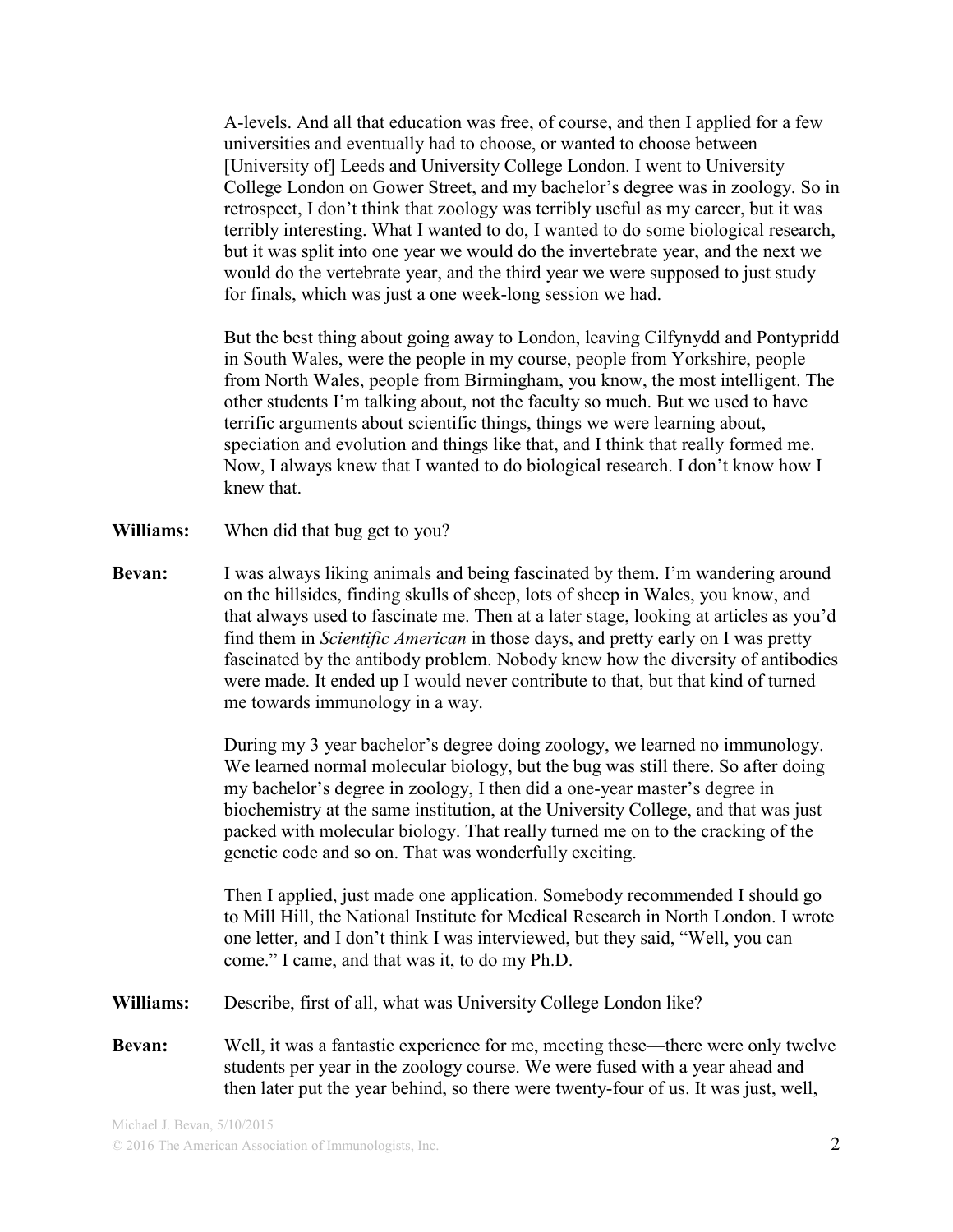the first intellectual experience I'd ever had. We would be taught things, complex things about speciation and things like that, and then we would be in pubs arguing about these things, fighting about these things. It was a great experience.

- **Williams:** You make it sound like the greater value was among your colleagues than—
- **Bevan:** I think it was. I think it was. [laughs]
- **Williams:** That's not high praise to the faculty.
- **Bevan:** [laughs] Well, most of the faculty are gone now. My professor was Michael Abercrombie, who was a wonderful, wonderful man, a cell culturist, so we did learn a bit of what I call more modern biology, but most of it was dragging us through the animal kingdom, which was fun. I mean, I still love mollusks. I mean, a fantastic phylum, my favorite phylum. [laughs]
- **Williams:** So what was Mill Hill like then?
- **Bevan:** Mill Hill was very different. Most of the guys that were in my year stayed on and did Ph.D.s at universities or places like that. I was going to the National Institute for Medical Research, where there were probably just two or three Ph.D.s. I was one of the last ones to be—not necessarily involved in getting a grant, but to go on the staff of the Medical Research Council, which gave me a little bit more money. Didn't really make terribly much difference. It was very, very different. It was very formal, very dry. It was tea time at ten-thirty—I mean it was coffee time at ten-thirty, and it was tea time at—and there was a faculty lounge. I mean, it was pretty staid and not so enjoyable as being at the university again. I mean, I was still only fifteen miles away from my buddies who lived in North London?.

I wasn't doing really what I called basic immunology. I wasn't attacking the big problems of how variable regions came about and so on. I was studying myeloma immunoglobulin synthesis in myeloma cell lines, and that was okay. My Ph.D. supervisor was Brigitte Askonas, who died just last year at age ninety. I had enormous help from Michael Parkhouse and Alan Williamson in the same division [Division of Immunology].

But, again, I got lucky, and luck is a big thing in all of these things. My research, it was just basic biochemistry, actually, studying heavy and light chain association and so on and polymerization of IgA and IgM. But two floors before us in Av [Avrion] Mitchison's group, which was experimental biology then, that was a fantastic hotbed of discovery, which absolutely fascinated me. Av had brought lots of these people. Martin Raff was there. Harvey Cantor was there. Roger Taylor was there. And they were figuring out exactly what the carrier effect meant when you immunize mice, all these mice for Av, with a protein where you can isolate one determinate called the hapten on the protein called the carrier. They knew that there was such a thing as a carrier effect. If you came along and asked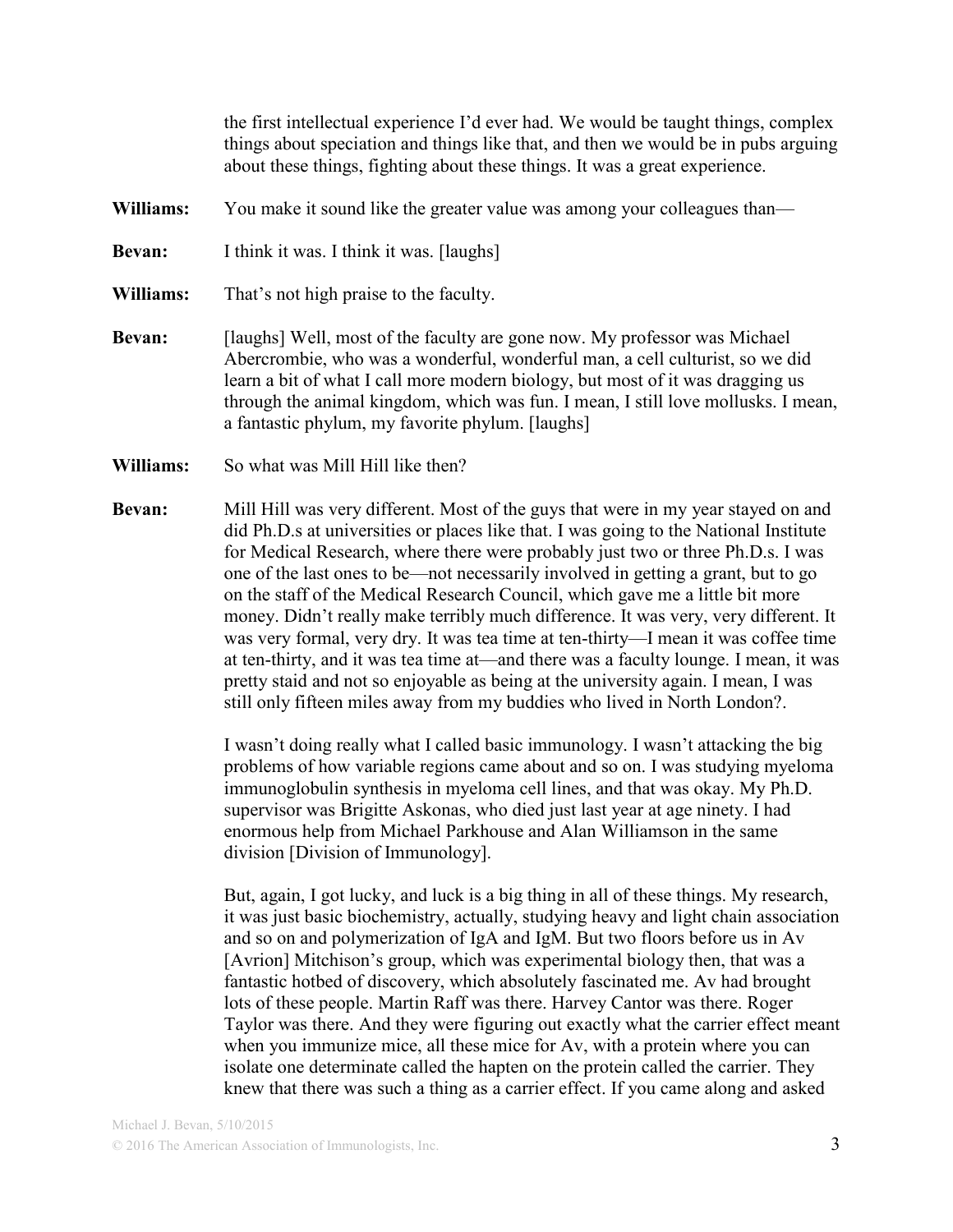the animal to respond to the same hapten but on a different carrier, the response was much less than if giving it the same thing.

There were numerous explanations for why the carrier effect should exist, but Av, by doing lots and lots of adoptive transfers, and Martin Raff, in particular, defining markers that distinguished T cells from B cells, was able to show that this was cell cooperation. The T cells were helping the B cells make the best antibody against the hapten. So B cell specific for the hapten, T cells with specificity for the carrier. The B cell had to take up the hapten carrier physical complex and then make the antigen the T cell saw to make [unclear]. And that was absolutely so exciting.

Then the Salk Institute was formed only in the sixties sometimes, but Michael Parkhouse, who was senior to me but was in the same laboratory as me, had been at the Salk Institute early on. He really encouraged me to go there. It was a fantastic place. San Diego, La Jolla was a fantastic place, and so was the Salk Institute. And Melvin Cohn came through the institute one day, through Mill Hill at one stage, and I met him, and pretty soon it was decided that I would be going to the Salk Institute to work with Mel Cohn. And that was so different from Mill Hill. I sort of implied that Mill Hill was rather formal, you know, with faculty lounges and tea times and things like this. Well, Mel's lab was not chaos, but there you worked, but Mel always had the opinion that it's much more important to think about an experiment than actually start it. He would encourage people to go to the beach and to think about things. He was a great theoretician, Mel.

Then I'm not quite sure, but I was still absolutely fascinated by cell cooperation in the immune response, and Mel was encouraging me to work on suppression, using an in vitro system, mixing T cells and B cells together and looking for regulatory T cells, or suppressor cells, as we called them in those days. But the only culture of lymphocytes that really worked extremely well for me was mixed lymphocyte cultures where you take lymphocytes from one strain of mouse, mix them with the other strain of mouse, and a fraction of the cells go crazy. They respond to the MHC antigens of the other cell in a process called alloreactivity. And that was fine. When we, me and another person [ed. Ruth Epstein], discovered that adding mercaptoethanol to these mixed lymphocyte cultures made them so much healthier, these became the most reproducible things in the world, and I did some, I hope, relevant experiments on alloreactivity in vitro.

I went to the Salk Institute in 1973, I was there for four years, and then in 1974 the bombshell hit, and that bombshell was Rolf Zinkernagel and Peter Doherty's and discovery of, as they called it, "altered self" or MHC [major histocompatibility complex] restriction. They were working with viruses, and their simple discovery was that when you made a killer cell response in one strain of mouse against this particular virus and asked it to kill virus-infected cells, they would kill them. They'd be nice. But if you used the same virus on an allogeneic cell, one which had different MHC antigens, it just didn't see them.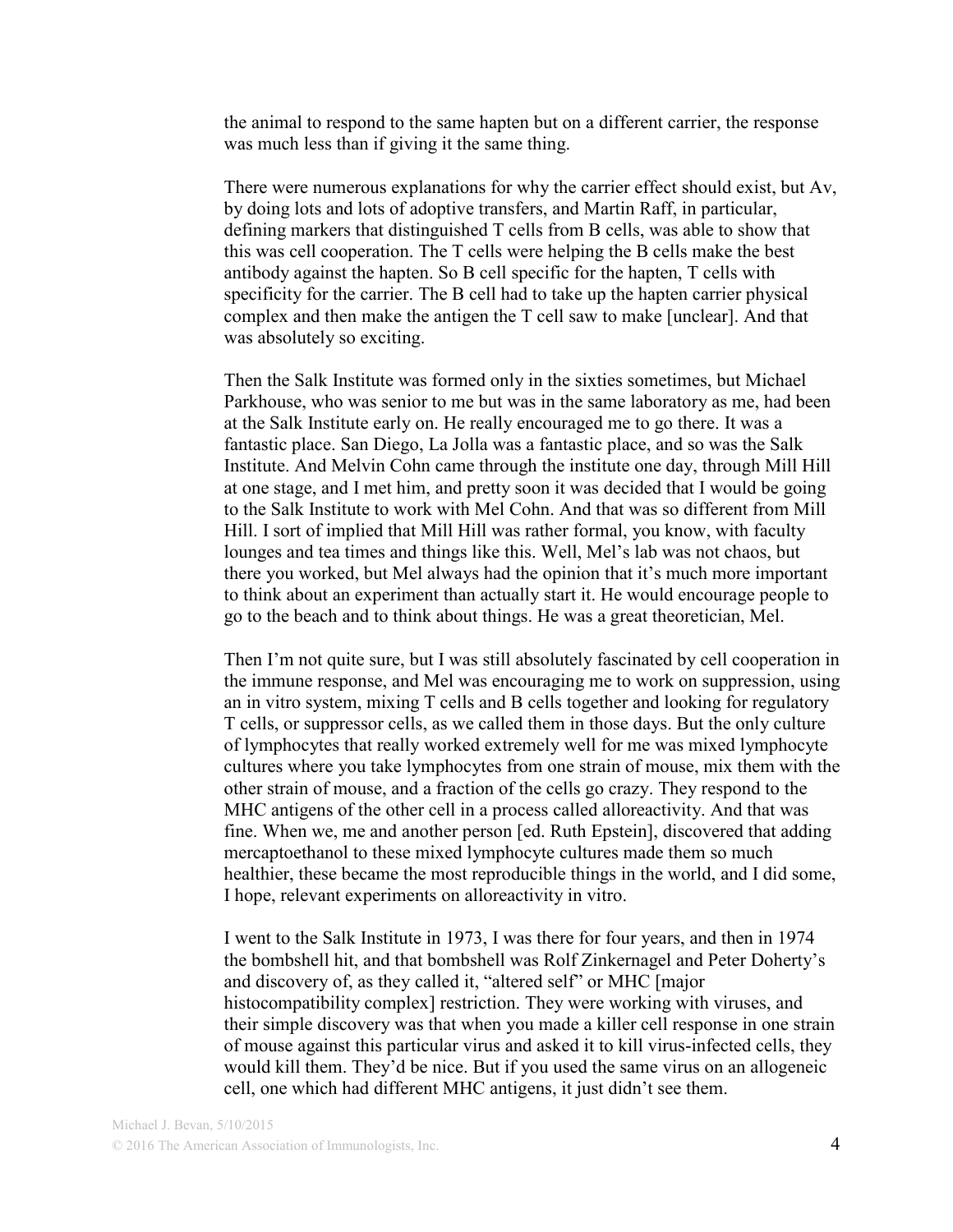And there had been other indications that MHC restriction existed from macrophage and T cell interactions. Ethan Shevach and Alan Rosenthal had shown that. But this was a four hour assay. It was just doing the killing assay, the kind of assays that I was doing with these alloantigens. And that was an absolute revelation. I mean, it led to the Nobel Prize for Zinkernagel and Doherty.

I was just poised at that moment and so, as always, setting up my mixed lymphocyte cultures with MHC different stimulators and responders. I asked myself, well, what about all the other minor histocompatibility antigens that we have? Even in those days, 1974, 1975, one knew there were fifty different loci that scored as skin rejection antigens or kidney rejection antigens. And to do that, I had to prime mice, because they're much, much weaker, and then having those primed mice and being able to mix and match different congenic strains of mice, I was able to show that all the responses of cytotoxic lymphocytes to unmodified cells to minor histocompatibility antigens fifty different loci, probably hundreds of different loci were all MHC restricted. And this was a pretty cute finding, I mean more than cute, because what Peter [Doherty] and Rolf [Zinkernagel] had done was shown that when you insult a cell by giving it a virus infection, and what Gene Shearer had shown when you chemically modify the surface, that these responses are MHC restricted. What I was showing is that all of our cells, in all circumstances, the MHC is modifying all of our antigens. Of course, we now know that they're presenting as tiny little peptides.

One unusual thing about my postdoctoral work is that I published all of this work without my supervisor, without Mel Cohn as an author, because we totally disagreed on the interpretation. [laughs] I was the most loyal commitment to altered self. It was a single receptor recognizing these unknown complexes. Mel absolutely believed in two separate—dual recognition, two separate receptors. It was impossible for me to publish my papers with him, but generously, he let me go ahead and do it, so I got a little bit of success for that and fame, whatever fame is.

**Williams:** So you were working pretty much independently, would that be true to say?

**Bevan:** I was working independently, but Mel Cohn and another postdoctoral, Rod [Rodney E.] Langman, an Australian guy, they were together, they were dual receptorists, so I spent hours and hours of discussion and arguments about this and that, obviously, for me. I was working independently, yes, but I was right about the conclusions, I believe, but it was so much fun to be able to argue with these people, and it clarifies your mind. I still think discussions are one of the most meaningful things, "Ah! Let's go in this direction."

> Another important person was actually Polly Matzinger, who you may have heard of. At the time, she was a graduate student at UCSD [University of California, San Diego]. You know, the Salk Institute is just half a mile from UCSD. She was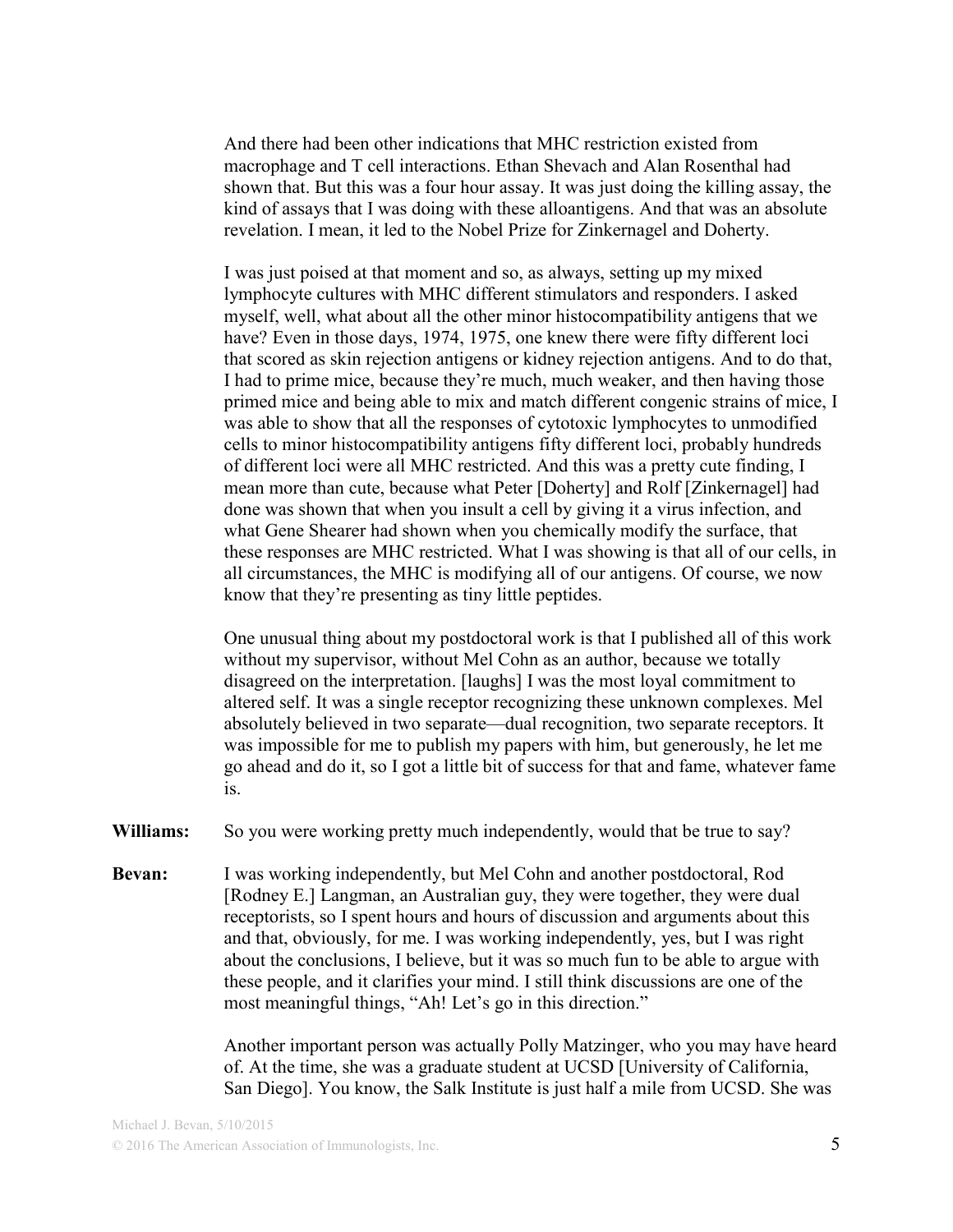a graduate student in a drosophila lab, had no interest in immunology, but since, I guess, to get a graduate degree, you have to write a paper on something else, and she picked immunology, and we met, and she, like me, just fell in love with it. It explained everything you wanted to know about the MHC, which had been a mystery for so long, the HLA [human leukocyte antigen] antigens and so on.

So interacting with her, we agreed—we used to talk about it for ages, and that's the way the experiments came about. In fact, one—well, I published a couple of papers with Polly, but the most relevant one is a hypothesis paper we published in the journal of *Cellular Immunology* with the title "Why Do So Many Lymphocytes Respond to [Major] Histocompatibility Antigens?" That's the alloreactivity thing that I had been studying before. It was just that MHC wasn't one antigen; it was a thousand interaction antigens interacting with all the other surface proteins. Well, we called them surface. Now internal proteins. We know any protein that makes a particular peptide that fits in that group. So when you say I'm responding to your HLA antigen, your HLA antigen probably exists on every cell in your body and probably 10,000 different species because of the 10,000 different peptides that are presented. That was a pretty nice hypothesis, not knowing anything about peptide presentation or what the MHC was actually doing that came out of that.

So then in 1976, I think, the Salk Institute used to have these meetings, usually cancer meetings, some of them supported by Armand Hammer, the oil magnate. And I was a postdoc, so I wasn't a speaker at this meeting, but certainly I was attending, and also Herman Eisen attended, and so did David Baltimore. These were both at the time at the newly formed Center for Cancer Research [now the Koch Institute for Integrative Cancer Research] at MIT [Massachusetts Institute of Technology]. Herman had moved there in 1973 from [Washington University in] St. Louis, and in 1976 was still recruiting, and although I wasn't a speaker, I guess I made a bit of a nuisance of myself in asking questions and so on, and Herman approached me and asked if I would be willing to come to MIT and interview for an assistant professor position. The Salk Institute, those are the best years of my life, the four years there, being single and having fun and doing these experiments. My first question to Herman was would I have to teach, because I didn't have any particular interest in it.

He said, "Yes, of course." [laughs] So for a while, I declined to go there, but I guess he persisted, or maybe I think other people, other Americans at the Salk Institute said, "You can't say no to MIT. You have to go and interview." They didn't really mean that, but I did go and I was just overwhelmed by the smartness of the faculty I met there.

So in 1977, I did make the move across country from San Diego, from the two corners of the states, to Boston to join the Center for Cancer Research in 1977, which was another great move, actually.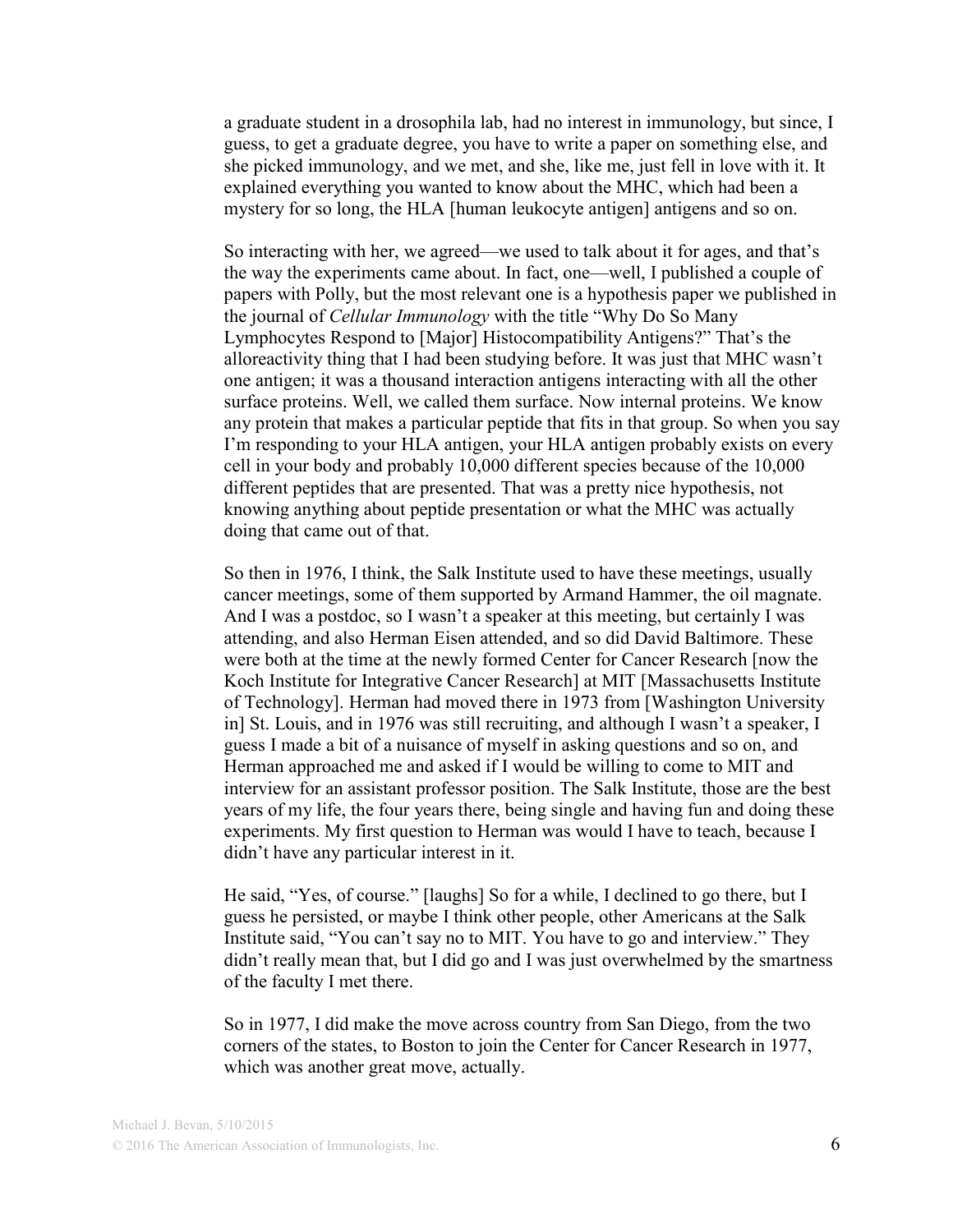**Williams:** Well, you might as well carry on with this narrative.

**Bevan:** Well, we've only got to 1977 yet. [laughs]

- **Williams:** Well, at some point we may have to accelerate. But anyway, so what was your work like at MIT?
- **Bevan:** Well, again, I was becoming an assistant professor, going from having a bench of 200 square feet to having 2,000 empty square feet, and getting a grant, which was kind of easy in those days, it seemed. But the best thing that happened at MIT was the graduate students there. I arrived February  $1<sup>st</sup>$ , I think, was my start date, '77. The next flock of graduate students had probably arrived in September of '76, and two of those students decided to join my lab. We all had to give presentations to the students, and that was David Raulet and Pamela Fink, two absolutely amazing students. Plus, I got a wonderful postdoc, Thomas Hünig, who's now in Würzburg, came to me from Würzburg and is now a director in Würzburg.

So that lab, the four of us, Raulet, Fink, Hünig, and Bevan, was just the most efficient lab I can possibly imagine. We were all being productive. Nothing was being wasted. It was just wonderful. They've also helped me enormously because some of the work I'd been doing at the Salk Institute right at the time I was leaving, I think I can say I discovered this phenomenon of positive selection, whereby when cells are maturing in the thymus, T cells are maturing in the thymus, they are selected by these MHC antigens presenting this range of peptides again and decide which ones are going to mature. That is positive selection. So I'd done that along, but then I needed—well, I didn't need, but then Pamela Fink, one of my students, was adept and able to do thymus grafts and show this was all happening in the thymus.

But everyone was successful. Herman was a wonderful, supportive colleague. There was a little Cancer Center call grant that we all shared in. All in all, it was this theoretical, always discussing this aspect of what is altered self. We still didn't know how did this explain cell cooperation and so on.

- **Williams:** Were you on the bench, the four of you, at this point, or do you have techs?
- **Bevan:** Yes. No, I was still wearing a white lab coat. We used to wear white lab coats then. We were all—well, some of us, three of us, Tom Hünig, David Raulet were always smoking in the lab, and that's my memory of lab benches, where they have cigarette burns often, but that doesn't happen anymore. Within a few years, I probably wasn't doing very much at the bench. I still did in my next move. But my team was wonderful. It was a wonderful way to start your faculty position, being so lucky with three wonderful colleagues, students, and postdocs.

But it wasn't the West Coast, and there was a possibility I could have moved back to the Salk Institute, which didn't work out, but the neighboring institute, the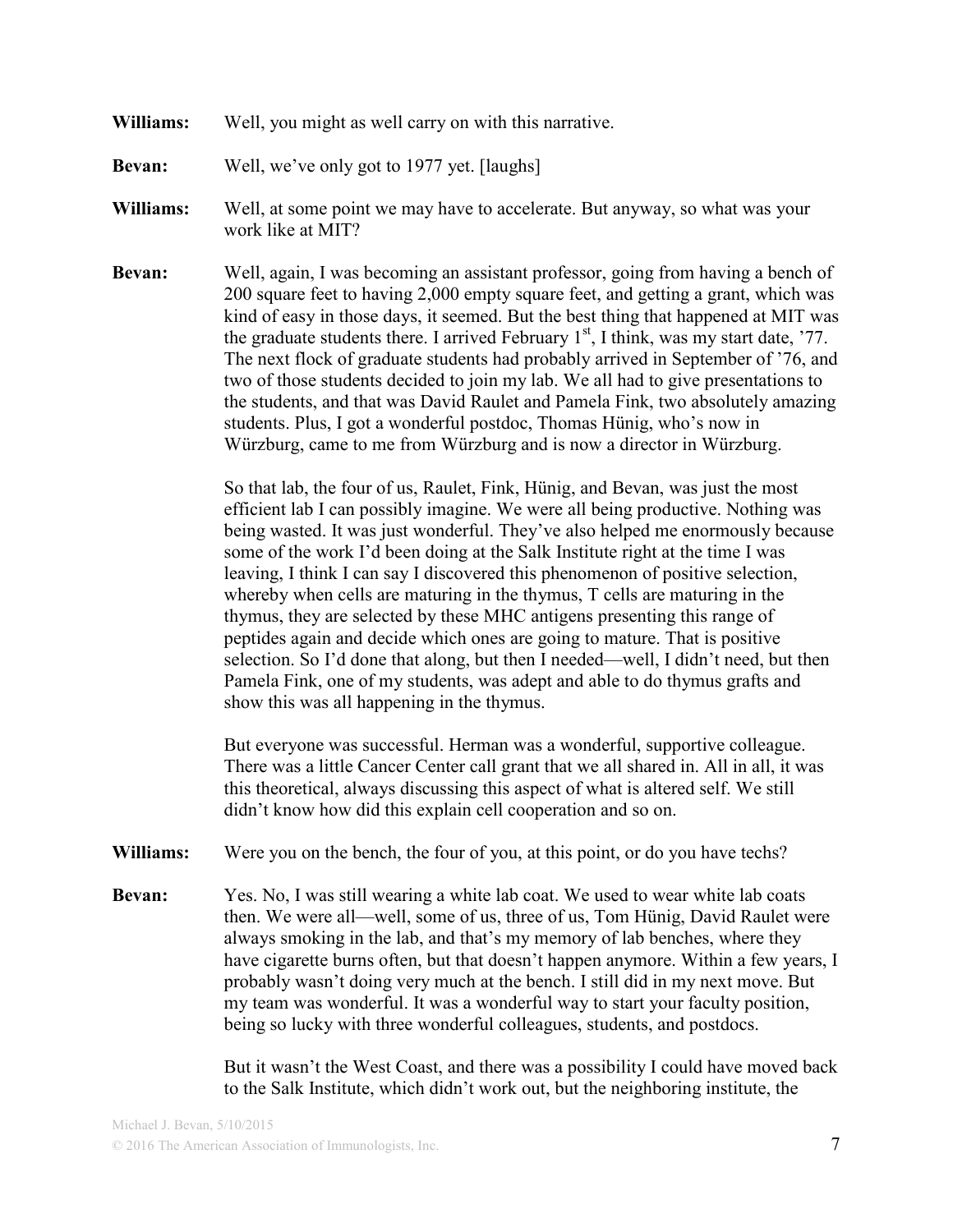Scripps Clinic and Research Foundation, as it was called then, offered me a job. Bill [William O.] Weigle was the chairman of the immunology department then. But I have to say that it was Norman Klinman and Linda Sherman who really made it very attractive to me. They always hosted me when I came there for talks, and made dinner, and in terms of funding, made it possible to move. So in 1982, I moved back from Boston to San Diego and set up my lab there as an associate member, associate professor.

- **Williams:** Did any of your team from MIT come with you?
- **Bevan:** Well, I had a small lab. One postdoc, John Klein, came in. That is all. So I had to rebuild again, but things seemed to be going pretty well. It was exciting times, and I was doing relevant work, and, again, I got another wonderful set of postdocs. When you're at Scripps or Salk, you have an adjunct faculty position at UCSD, and I got a couple of students from there, most of whom are absolutely wonderful.
- **Williams:** Were there ways in which Salk and Scripps were very different places?
- **Bevan:** Yes, they were. Yeah, absolutely.
- **Williams:** How so?
- **Bevan:** Well, they're neighboring. Well, Scripps is associated with a hospital, so much more sort of clinically inclined. Scripps was founded by Frank Dixon when he moved from [the University of] Pittsburgh, actually, with the "gang of seven," as they used to call them, and most of those guys are still there. Weigle was one of them and so on.

The Salk was founded on March of Dimes money after the Salk vaccine. So Scripps was more clinical. You'd see many more people, the professors wearing lab coats. They were all M.D.s. The "gang of seven" were all M.D.s who'd founded this place, and they were all wonderful people, no doubt. But the Salk was much more basic than that, and it recruited their senior faculty from all over the world, from molecular biology. Mel Cohn, my boss, had actually been in [François] Jacob and [Jacques L.] Monod's lab. He's responsible for IPTG [isopropyl-β-D-thiogalactoside], for inducing E. coli and so on. So there was a different feeling about them, yes, absolutely.

- **Williams:** Were you more at home emotionally in one place than the other, or did you just adjust accordingly?
- **Bevan:** If I'm honest, I would have preferred the Salk, if it made it possible, but as you know, they have to offer you a job, there has to be support, and things have to work out. Like I say, Norman Klinman, in particular, did a great job in—he wasn't actively recruiting me. He just made it seem fun, that's all. Financially,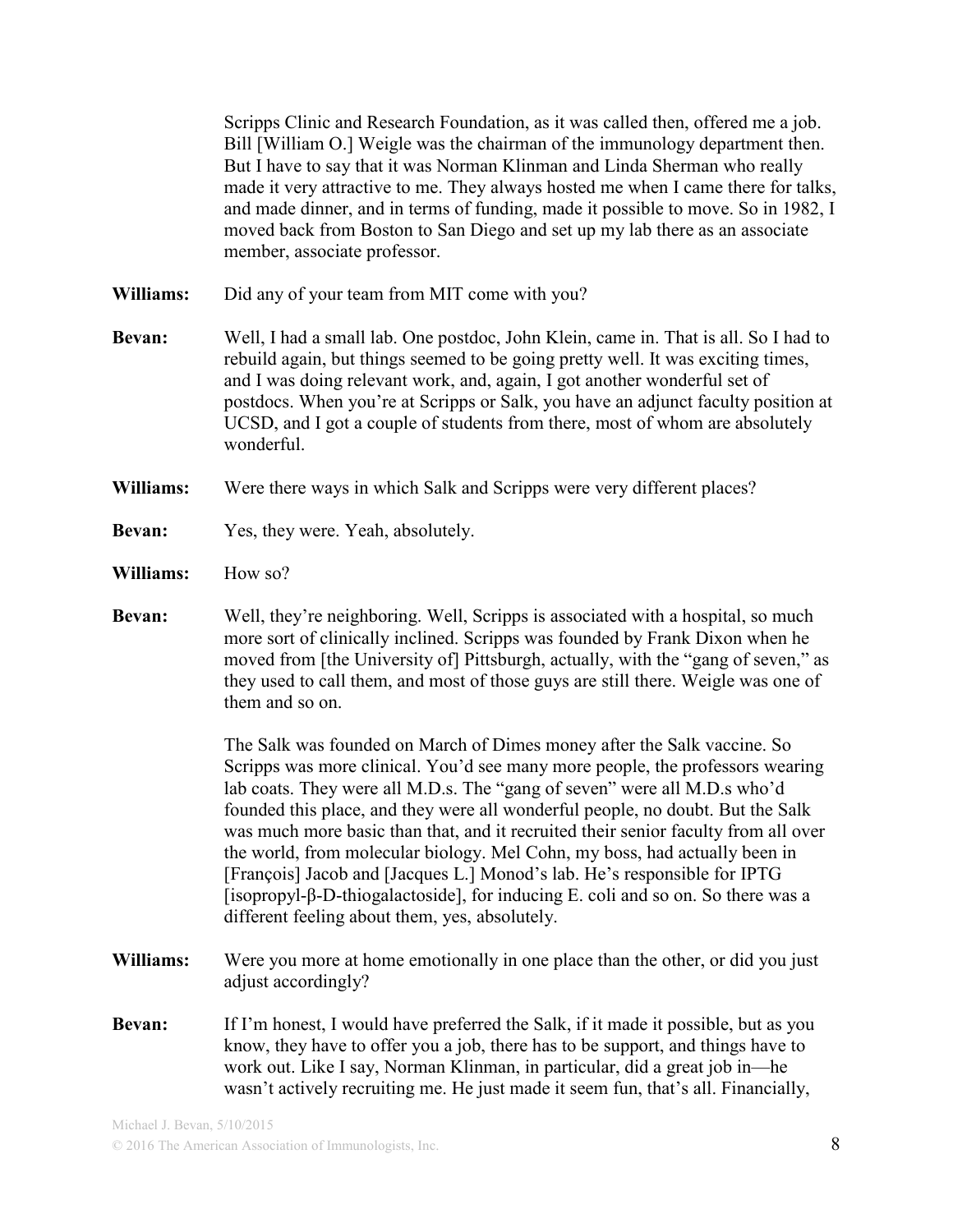there were opportunities to become involved in program grants then, which meant I had funding, but made it more possible.

**Williams:** And do you still have teaching responsibilities or not at all at Scripps?

- **Bevan:** No, but if you are an adjunct professor at UCSD, which I was, which I think I gave one or two lectures a year in courses that Dick Dutton, Richard Dutton, who you've also interviewed, would be organizing. No, no, not much in terms of teaching responsibilities. Being on thesis committees, serving as mentor for a thesis student and one or two lectures per year, so not burdensome.
- **Williams:** So you were there for, I guess, what—
- **Bevan:** Eight years.

**Williams:** Eight years.

**Bevan:** '82 to '90.

- **Williams:** And then you were lured elsewhere.
- **Bevan:** Yes. Well, as I've told you, I am British, and at some stage, my wife by that time, Pamela Fink, who's now the editor-in-chief *The Journal of Immunology* (*The JI*), we got married in 1985. Actually, two days ago was our thirtieth wedding anniversary. Anyway, that's not relevant. We had vacationed up here—well, not up here, in the Olympic Peninsula on a camping trip, which just seemed like it was just one of the most perfect vacations where you're backpacking in the Olympic Mountains. I don't know if you know them, but they really are spectacular. Plus the climate, you know what I mean, the physical climate in Seattle is very similar to what I grew up with, long springs and kind of moist.
- **Williams:** Lots of rain. [laughs]
- **Bevan:** No, it's not so much. It doesn't bother me at all. Much less rain in Seattle than there is in the valleys of South Wales, let me assure you. I think most of my memories of childhood were standing on our front porch saying, "Mammy, Mammy, can I go out?" She'd say, "No. It's raining."

And, yes, Roger Perlmutter, the Department of Immunology at the University of Washington, Seattle, where I've been for the last twenty-five years since 1990, was recruiting to the new department that had split off from Microbiology, Microbiology and Immunology in 1989, and he offered both me and Pamela Fink jobs, the first outside recruits, me, the first professor along with Roger, and Pam as an assistant professor.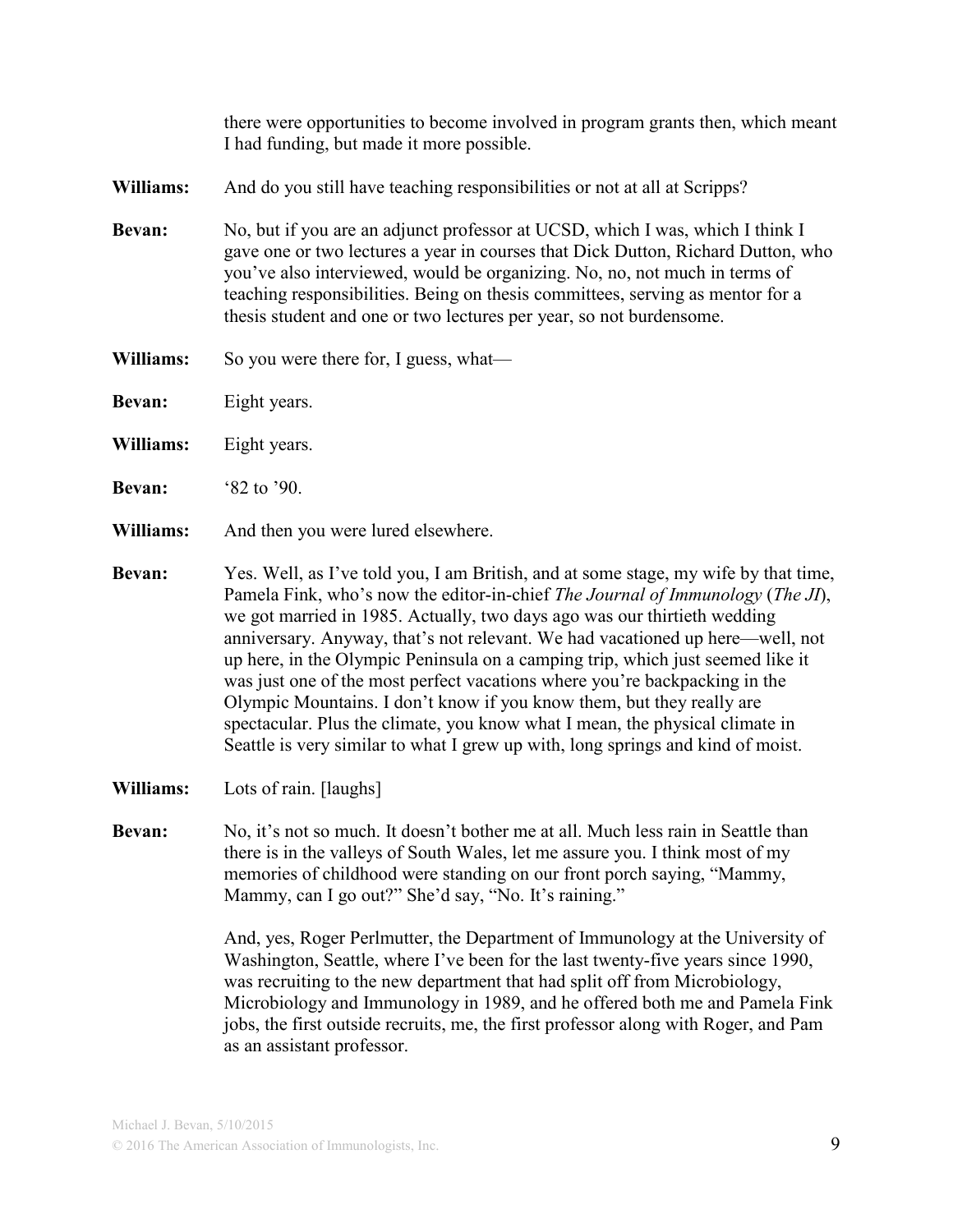So we came up here, and that's been wonderful, the University of Washington, twenty-five years I've spent there. This time a couple of postdocs did come along with me. When I left Scripps in 1990 to come here, I was very fortunate. John Harty was at the Scripps, not in my lab, but came with me. Eric Pamer had been in San Diego, not in my lab, but came with me, and Steve [Stephen C.] Jameson, also not in my lab at Scripps, had come with me. I was at the time getting Howard Hughes [Medical Institute] money, so I guess they figured I could afford it. [laughs] And maybe some of them had fellowships too. That was another fantastic way to go.

**Williams:** So were you head of this group of people that came up?

**Bevan:** Yes. Well, they were postdocs. Yes, I was the head. Roger was the chairman of the department, but I had my lab.

| Williams:     | Right, right. And that started a now eighteen-year—                                                                                                                                                                                                                                                                                                                                                                                                                         |
|---------------|-----------------------------------------------------------------------------------------------------------------------------------------------------------------------------------------------------------------------------------------------------------------------------------------------------------------------------------------------------------------------------------------------------------------------------------------------------------------------------|
| Bevan:        | Twenty-five years I've been—                                                                                                                                                                                                                                                                                                                                                                                                                                                |
| Williams:     | Twenty-five. My math is off.                                                                                                                                                                                                                                                                                                                                                                                                                                                |
| Bevan:        | At the University of Washington.                                                                                                                                                                                                                                                                                                                                                                                                                                            |
| Williams:     | I read that U.S. News $\lceil \mathcal{R} \text{ World Report} \rceil$ ranked—was it your department—as<br>number five in the world? Or is it in the country? In the world? In immunology.                                                                                                                                                                                                                                                                                  |
| Bevan:        | Oh, that's nice to know.                                                                                                                                                                                                                                                                                                                                                                                                                                                    |
| Williams:     | I mean, you must have built something really special.                                                                                                                                                                                                                                                                                                                                                                                                                       |
| Bevan:        | Oh, yeah.                                                                                                                                                                                                                                                                                                                                                                                                                                                                   |
| Williams:     | Tell me about that.                                                                                                                                                                                                                                                                                                                                                                                                                                                         |
| <b>Bevan:</b> | Oh, it was a fantastic department in those early days, for the first fifteen years,<br>Department of Cellular Immunology, T cell immunology. Things have changed<br>dramatically now and people have moved on. Roger left in about 1997 to go to<br>Merck, and my other closest neighbor, Alexander Rudensky, left about ten years<br>ago to go to Sloan Kettering. So things have changed dramatically. It's still a<br>wonderful department, but it's very different now. |
| Williams:     | Different in different directions or different in-                                                                                                                                                                                                                                                                                                                                                                                                                          |
| Bevan:        | Different directions, absolutely. Like I say, we were a basic T cell immunology<br>department, adaptive immunity. Now it's, as it should be, as the fashions go, I<br>mean, it's largely innate immunity now looking at cytosolic sensors, NK cells                                                                                                                                                                                                                         |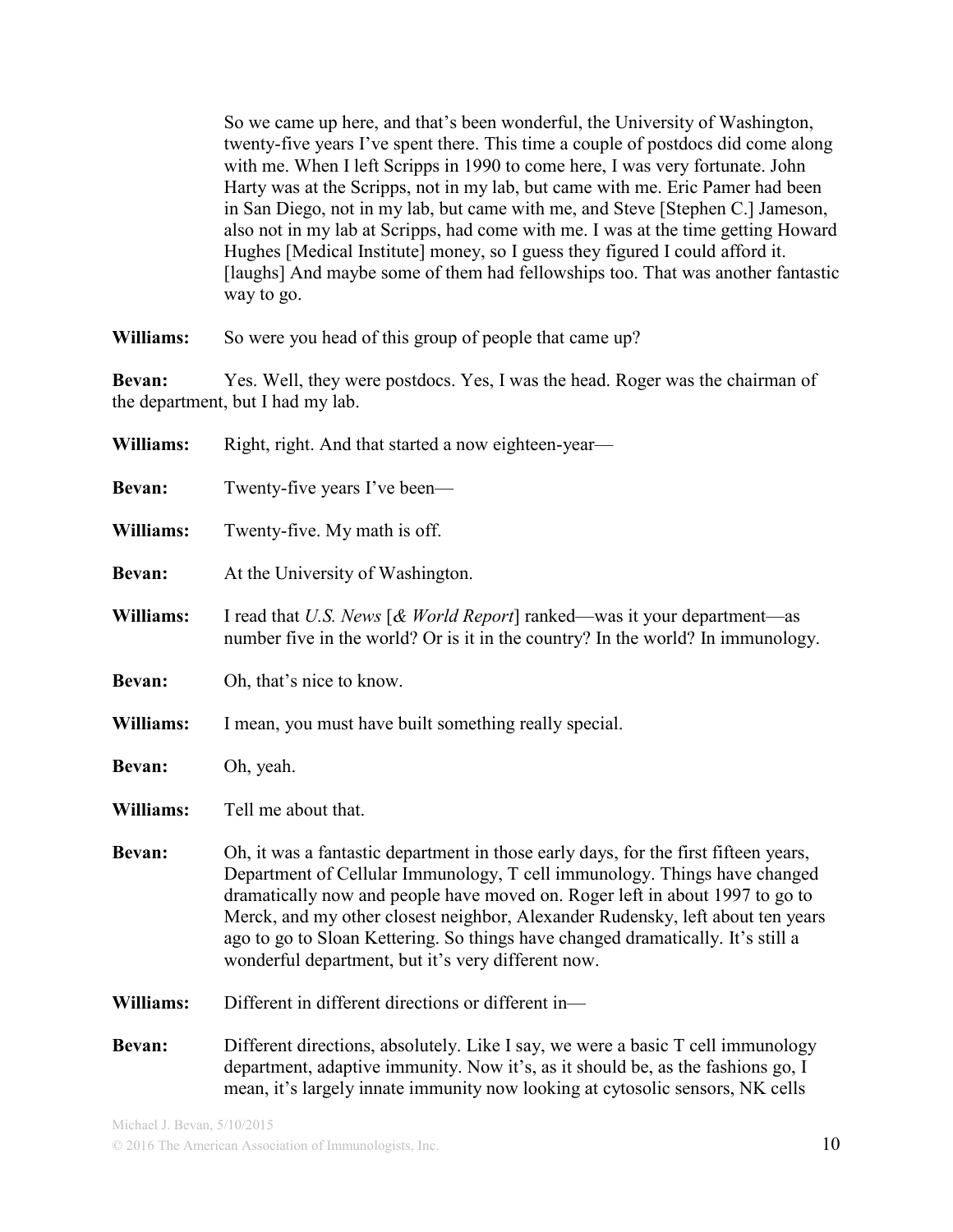[natural killer cells], and things like that, which is fine. I'm still stuck thinking about T cells and what they recognize.

- **Williams:** Talk about just briefly about being a husband-wife immunology team.
- **Bevan:** Well, there are quite a number of husband-wife, and sometimes I think the easiest way to do it is when you're the same age. You meet as postdocs, you get married. [laughs] Or you meet as students, you get married. And you're both thirty years old or forty years old or fifty years old. Pam is much younger than me—well, not much. She's eight years younger than me, and we basically don't publish together. We've never run labs together, which I think is good, and that's because I was a senior guy and she had to establish herself.

So we've collaborated on a few papers, usually always with her being last author because I was just helping in some ways, but we've published very, very few papers together. It's tough, of course, because sometimes you're up and the other one's down. But we've always had group meetings together, as we do with others. But all in all, it's been terribly enjoyable. We work on rather similar things. She was my graduate student at MIT. I hope I made that clear. She's gone her own way now and I've gone mine, but we still have basically the same instincts about what to do. We proofread each other's papers—not proofread; hopefully giving some more input than that. It's been good. It's a different way from—I think it would be easier if we were both at the same stage in our—not in our—now we are in the same stage of our career, but to run the lab together sometimes would be pretty nice, actually.

For example, for me, [unclear] are the most famous pair, Pippa [Philippa] Marrack and John Kappler run a lab together, and I'm very pleased to say that Steve Jameson, who was my postdoc, and Kris [Kristin A.] Hogquist, who was my postdoc, they've run a lab together in Minnesota. It doesn't exactly lessen the burden, but I think you then have a bigger group, you have a bigger lab, there's much more interaction and so on. But that's not the way Pam and I have done it, mostly because of the seniority difference. I couldn't be the professor and she the assistant professor. She had to establish her own path, which she did successfully.

**Williams:** Right, right. And is now the editor-in-chief at *The JI*.

**Bevan:** She is. She is two years into her five-year sentence. [laughs]

- **Williams:** Well, that's quite a distinction.
- **Bevan:** Oh, absolutely, yeah. She does a great job. It's enormously time-consuming but very worthwhile.
- **Williams:** Are you able as a couple to talk about other things at the breakfast table?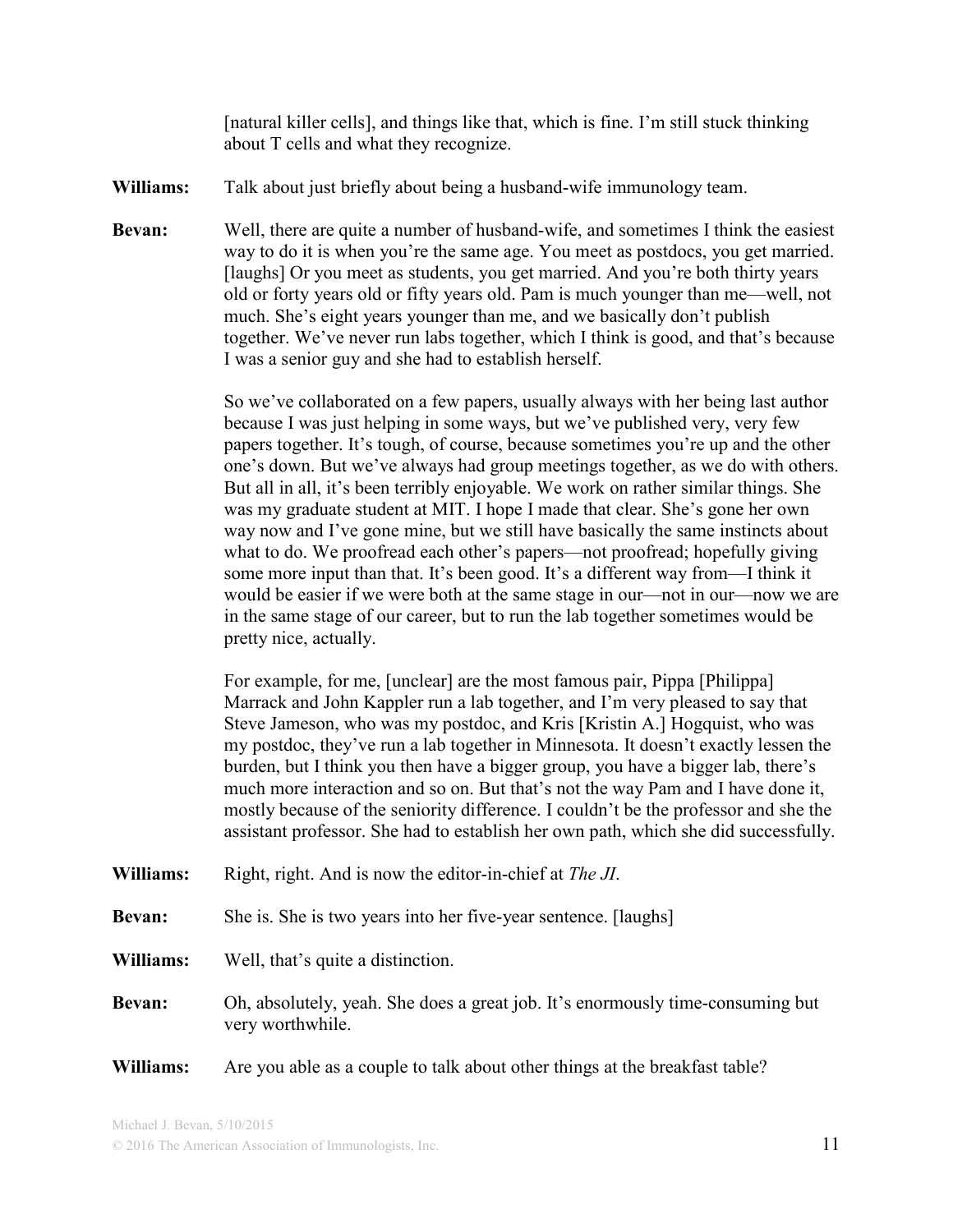## **Bevan:** Oh, yeah. Sure, we do. Absolutely. She's a rower, so she goes on Lake Washington and Lake Union two or three mornings a week. So she's gone by—

**Williams:** What about the dinner table? [laughs]

**Bevan:** She's gone at seven a.m. No, but I'm talking about the breakfast table.

**Williams:** Yes, I know.

- **Bevan:** But when we're there, we sit there, she first starts with the *Seattle Times*, I start with the *New York Times*, and, yes, we discuss things about that. Our kids are gone. They're twenty-seven and twenty-nine, but obviously for all parents, that's a main topic of conversation. Any other topic is what the heck are we going to do this weekend. Are we going to go hiking or kayaking or what the heck are we going to do?
- **Williams:** What career paths are your children following?
- **Bevan:** Well, my younger one, Graham, is in his second year now at medical school in the University of Rochester in New York. He was toying for a while—he did work in a couple of labs doing benchwork during high school or during the holidays, and toyed with the idea of going the Ph.D. route, but he's much more a people person and has chosen to go the M.D. route, and I'm sure he'll be wonderful. He's doing it at Rochester, and the University of Rochester is a wonderful medical school. He's doing extremely well there and he's adapted to that. People know more than I know; I don't know much about the American education system. But the first two years, they just cram you full of stuff. It's a hard thing to survive, but he has survived. And I think he would like to be involved in doing some kind of clinical research if there's the opportunity to do that, but first of all, he'll be a wonderful M.D., I'm sure. He can talk about any subject, he listens, and he's going to be good, I think.

The other one is two years older. He's twenty-nine now. He had a special skill. He's gotten much quieter. So Graham's the people person, an outgoing kind of guy, talk to anyone. Thomas is more like his father and his grandfather, my father. He's much quieter and can sit alone by himself and doesn't seek out conversations and so on. But one thing he did do, which surprised the heck out of us when he was still in medical school, was make this movie, basically like a claymation movie where you move things in takes. It's a fantastic movie, which he won prizes for. That was okay, but then he decided he was—then he went to Cal Poly [California Polytechnic State University] in San Luis Obispo to do a mechanical engineering degree, which took him six years. He had a stroke in his third year, which set him back a while, but then decided he wasn't really terribly interested in mechanical engineering.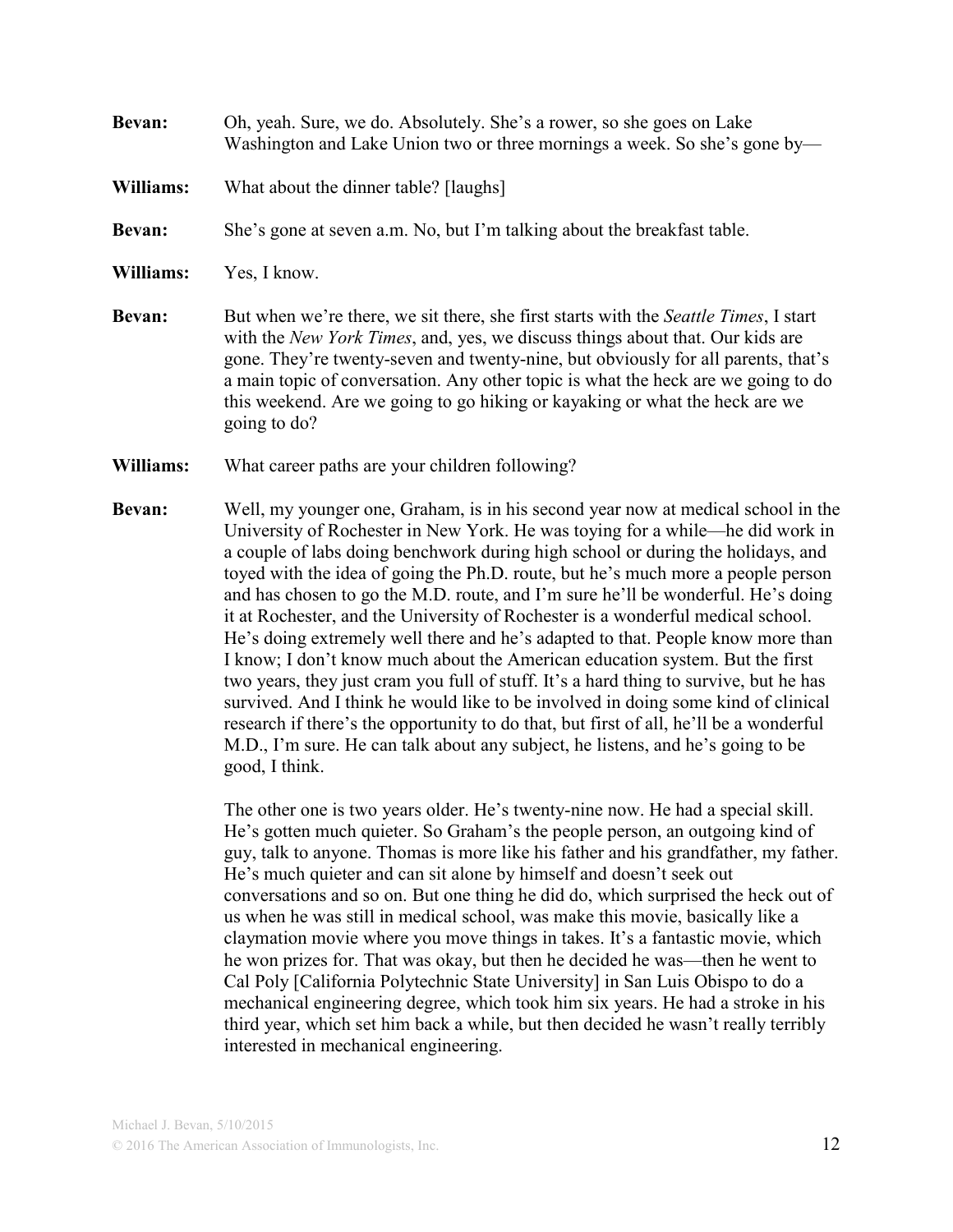I'm glad to say then we sent—well, he wanted to go up to Vancouver, Vancouver in British Columbia, just 150 miles from Seattle, to do a course in CGI, computergenerated imaging, and has been in Vancouver ever since. We think he's doing pretty well. He works for a company, which when people are making movies, every movie, even one you wouldn't suspect, even a situation like this, you and I talking, would have special effects, computer-generated effects in it, make me look better or make you look better, and that's what he's doing, and we suspect he's pretty good at it. Of course, this is a parent speaking. Pretty soon, he might move from the company he's at now to Sony Pictures Entertainment, which is also in Vancouver. So it looks like he's going to be in Vancouver, in Canada for quite some time. But we're happy with them, actually. We have no grandchildren. [laughs]

- **Williams:** Well, there's still time. [laughs]
- **Bevan:** There's still time.
- **Williams:** You were described to me as a "Titan T cell biologist," and I'd like for you to continue talking about some of the triumphs that you've had, and in particular, the applications that laypeople would be interested in knowing about.
- **Bevan:** Well, I think it all starts from being lucky and being in the right place at the time, being close to Av Mitchison when I was a grad student, or not close, but aware of what was going on, and then that bombshell, the Doherty and Zinkernagel bombshell. So for the first ten years, I think I understood everything about T cell recognition, and maybe that's why people call me a Titan, because maybe I was rude about certain things.
- **Williams:** And it starts with *T*. [laughs]
- **Bevan:** Yeah. But I think my greatest—well, two things I'm known for is maybe being the third person to see MHC restriction, but then for minor histocompatibility antigens. But the thing I'm most proud of is positive selection, this notion that the T cell repertoire gets selected in the thymus.

And also I'm credited with discovering that dendritic cells can take up exogenous antigens, take them into their cytoplasm, which is pretty amazing, and then present them to cytotoxic T cells, a process that I called cross-priming, which is now better called cross-presentation. That, of course, has tremendous implications. I remember when it became clear that for MHC II, one would say takes in the outside world in phagosomes and presents that, so they take in extracellular bacteria, things like that, extracellular toxins or dead viruses or whatever, whereas the Class I world, the MHC Class I world just involves itself with whatever is synthesized in that cell can be presented, and that is true. For some people, that was it. There was the outside world for Class II and the inside world for Class I.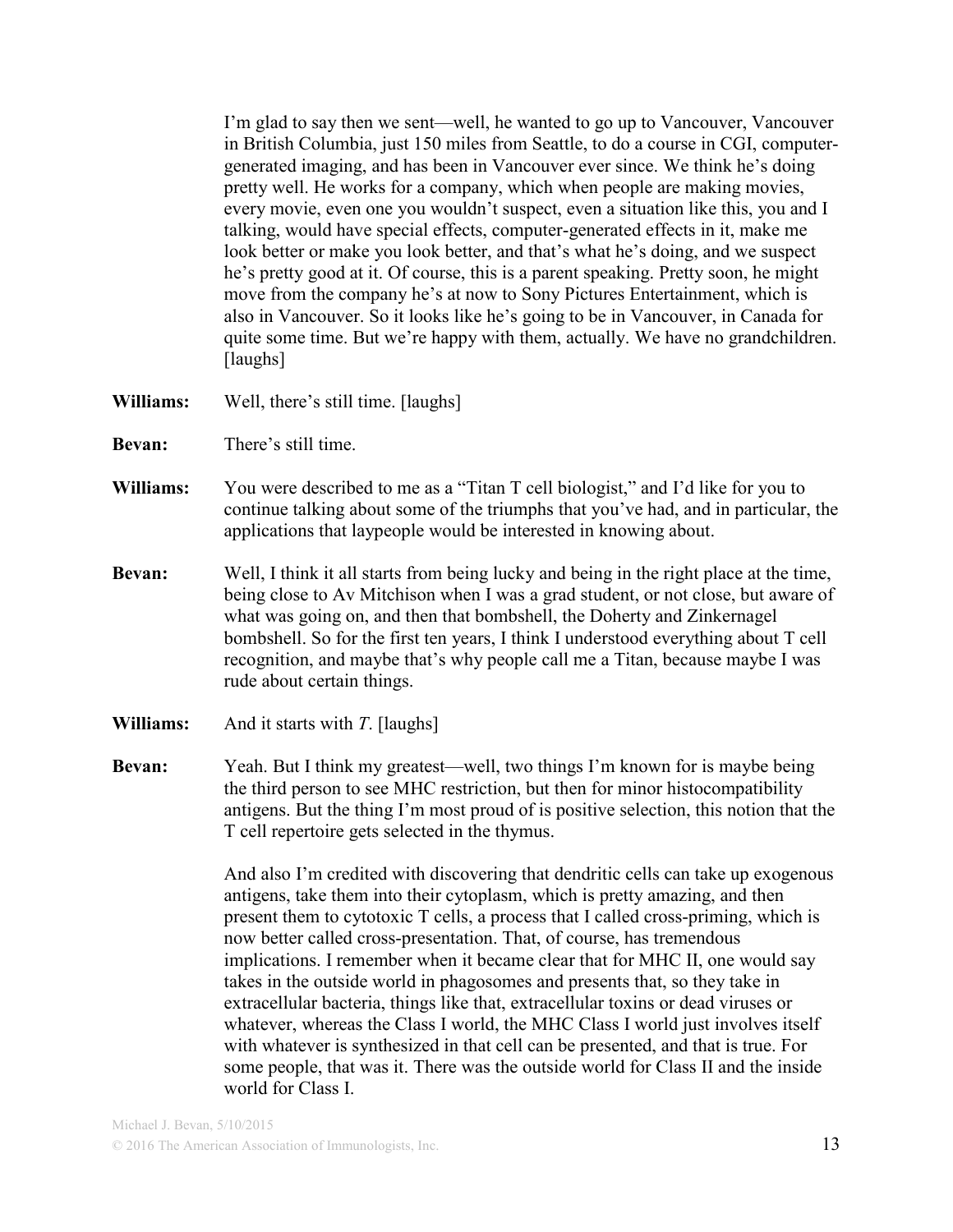But I knew from work I'd done on this cross-presentation that that wasn't true. I mean, again, having the fortune to work with minor histocompatibility antigens, where I knew absolutely that some cell within the body, some antigen-presenting cell, could take up things from the outside, could phagocyte those, and present them for this Class I pathway. So partly why I'm saying, so while the rest of the world—and lots of people simply didn't believe that. How could something get into the cytoplasm, into the Class I processing machine? Lots of people simply did not believe that, and I knew it was true.

But at the time, companies were being formed, and I would occasionally consult with companies, and they would say to themselves and to me that in order to vaccinate for a tumor antigen, to make cytotoxic T cells, one had to get the antigen into the cytoplasm of the presenting cell. One had to devise a virus that would do it or a kind of mechanism that would push it across the membrane. All of which is simply not true. I mean, dendritic cells are perfectly capable of taking up any dead cell, any dead virus, and doing it all by themselves. So cross-priming is important, of course, and, I think lots of these companies didn't—now they realize it. Nobody speaks in those terms that only the synthesized proteins within the cell get presented. I mean, again, a subset of cells, probably the professional antigen presenters have a way of taking up the outside world too.

Now, positive selection is much more difficult to imagine how one could—I mean, it's relevant, of course. Let me explain, if I can, what positive selection is. But in a Carl Sagan way, when genes rearrange in the thymus, the T cell receptor genes, they make billions and billions of receptors, and eventually the useful repertoire is going to come out into the periphery and is going to recognize these MHC restricted antigens. They're going to recognize they're self MHC presenting certain peptides, hopefully, foreign peptides, pathogenic peptides.

But as we discussed, the MHC is the most polymorphic genes we know. So the peptides that you're presenting are probably very different from the ones I'm presenting. So from these billions of T cells that are generated in the thymus, expressed on the surface, those which interact with low affinity, with self MHC, are the ones that are allowed to mature. Some people think, oh, well, so what? But it's a huge effect. I mean, I estimate, I don't know what the real answer is, but only between 1 and 5 percent of the, let's say, the many millions of receptors that are formed in the thymus and expressed on the surface, only 1 to 5 percent of those actually are allowed to mature because they have this correct low affinity recognition of self MHC, and that's relevant in terms of bone marrow transplantation. I mean, for many reasons the cells that get positive selected on in the thymus should match the rest of you and should match antigen presenting cells. But it's a highly theoretical thing, and, again, people have problems understanding, you know, grasping that, and we still don't understand it, I must say. I haven't contributed to the field for a long time, but it's the most fascinating thing for me.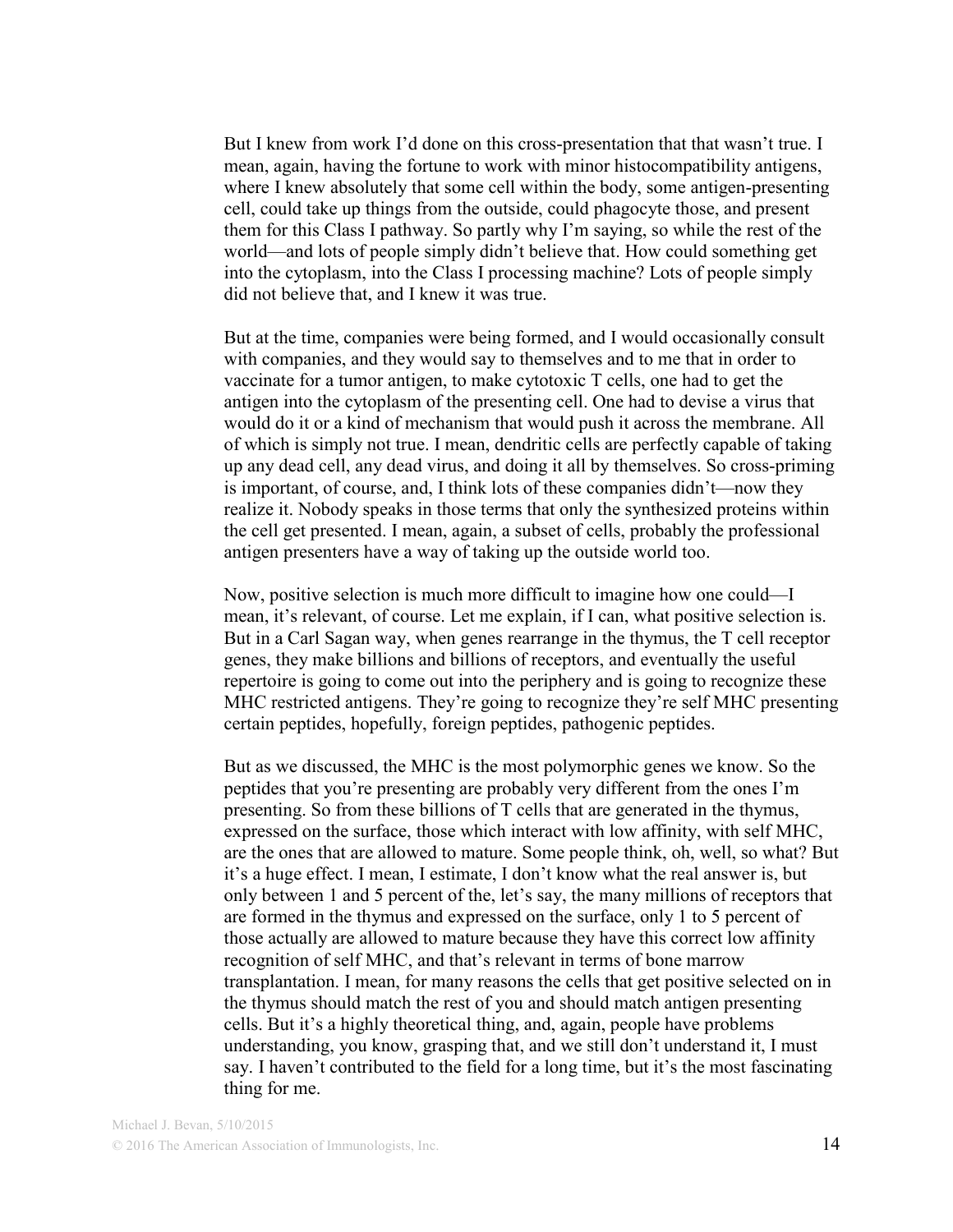One more thing I would say, I was discovering positive selection in 1977, 1978 with Pamela Fink, and we had no idea what was going on, but by 1995, when these two people I mentioned before, Steve Jameson followed me from the Scripps to the University of Washington, and Kris Hogquist joined my lab as a postdoc from Wash U[niveristy] in St. Louis, and together they were such a great team, and by that time we knew that peptides were involved. We knew certain peptides. We had certain T cell receptors as transgenic mice which could recognize them, and by making variance in these peptides, we could set this affinity scale and then figure out that really it was probably low affinity recognition in the thymus. Kris Hogquist did most of this work in fetal thymus organ cultures. They designed the experiments. They did it. Steve Jameson did all of the work in characterizing the affinity of peptides in various assays. The three of us produced very strong evidence that it was affinity for self MHC, low affinity that allowed you to positive select it.

And I would like to say and that's where the story ends, but, of course, it doesn't end there. [laughs] In work that I have not been at all associated with, it now turns out that the cell within the thymus, which is presenting MHC to [unclear] MHC molecule, which determine which T cell receptors are going to be selected for maturation, those cells and only those cells express the specific protease expressed in the proteasome, which no other cell in the body makes. So there's something special about those thymic peptides, which nobody understands yet. I haven't been at all involved in that work, I wish I was, but the mystery is still there. And once that mystery is solved, I still don't know how one could possibly think about applications for that.

- **Williams:** What about applications for the work that you've done? Are there real breakthroughs on the clinical side or not?
- **Bevan:** No. Everything I've done is purely basic. I've never focused on a disease. I mean, certainly I might use vaccinia to immunize or influenza to immunize. Recently I did have one paper on malaria, but I've never been focused on how to vaccinate or any autoimmune disease, although we've touched on those things, but personally I haven't been involved in applying.
- **Williams:** During the course of your basic research, have you run up against some real deadends and big disappointments in your work where you've had to abandon? [Bevan laughs.] Talk about that for a little bit.
- **Bevan:** No, none that I recall terribly now, but maybe that's because I have this way of not admitting to myself that something has happened. [laughs]
- **Williams:** I guess Titans aren't disappointed.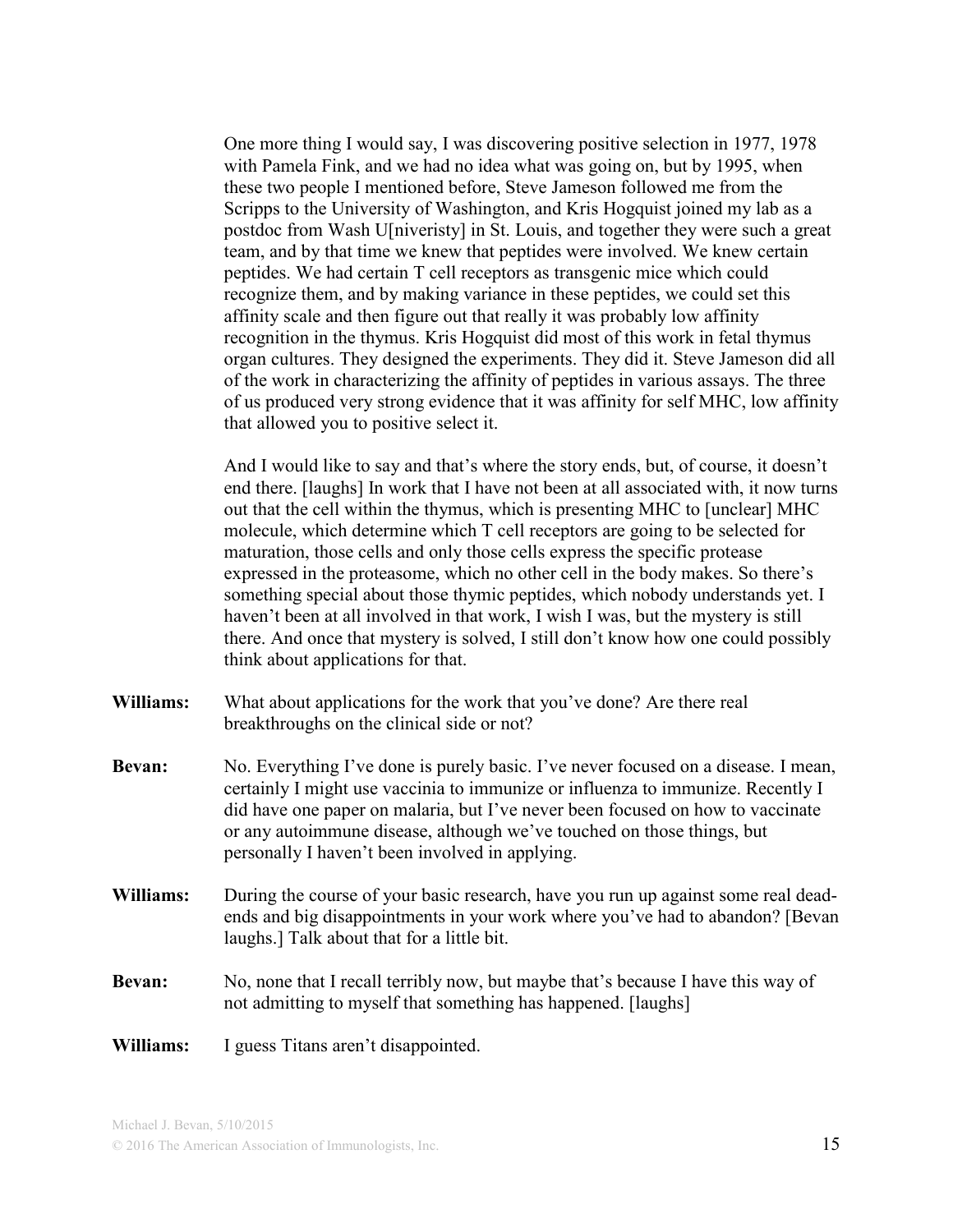**Bevan:** I'm sure there are. Well, let me say this, in the 1980s while I was at Scripps, guess what everyone wanted? Everyone wanted the T cell receptor [laughs] via molecular biology or by making monoclonal immunizing. A couple of guys in my lab were making one T cell clone. We'd had one T cell receptor, so let's immunize some other mouse or maybe a rabbit with that and make an antibody that would be specific for that thing. Well, we failed in that. It wasn't a terrible disappointment, actually, because people were way ahead of us and had discovered things which were useful to us. But, yes, I'm sure we've had lots of disappointments, actually.

> I also wanted to figure out how cross-priming works, and I wanted at some stage, much more recently. There is a specialized cell type which can take up, phagocyte, let's say cellular debris from a tumor cell or what have you, and they can translocate those proteins which then become peptides into their own cytoplasm, present them on MHC Class I. That's what dendritic cells do in tumors as they take them to the lymph node. So we did look at some gene signatures and come up with things. What's special about these APCs [antigen-presenting cells], and let's knock down a few of those. Well, we did knock down a few, with no significant changes in their ability to cross-present, cross-prime. So, yes, there have been disappointments, but the disappointments don't match up against the successes, and I think I've had three or four pretty good successes in my life, and those I certainly remember. The disappointments, who knows. [laughs]

- **Williams:** A good philosophy. Let's talk about the AAI for a moment. You became a member in '78, I believe.
- **Bevan:** If that's what my CV says, then I did. That's a long time ago, '78.
- **Williams:** Right. You were only a few years in this country.
- **Bevan:** I was at MIT. Yeah, that's when I moved MIT, in 1977.
- **Williams:** And then you have done a fair amount of work on *The JI*.
- **Bevan:** Oh, yeah. I was editor, the sole editor for the "Cutting Edge" section of *The JI* some years ago, and that was pretty easy. You got so much help from the staff. Every paper that comes in is submitted to *The JI*, which is one of the good things. Every paper gets reviewed, so you don't have to make this decision, say, "Oh, let's not waste our time with this." But then what you got from *JI*, or at least what I was getting, and I was the only person doing it, I think now they do the "Cutting Edge" with a couple of editors. I was doing it all alone, and everything used to come by fax in those days, f-a-x, fax, which I despise and hate more than anything, a list of potential reviewers, because reviewers have keywords. That all worked very well, and I think I only did it for two years, but it was fun. It wasn't exactly fun, but it didn't take up too much of my time.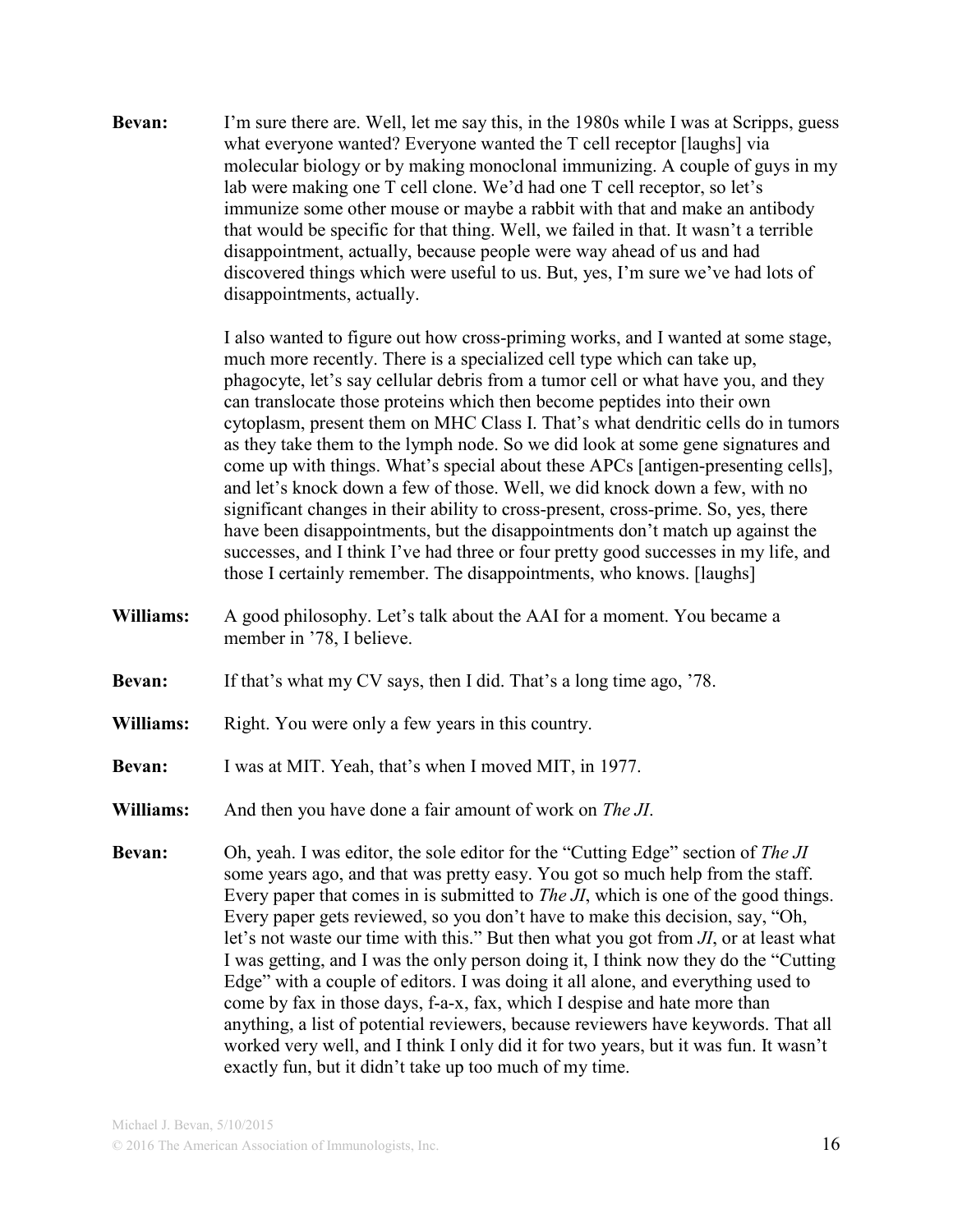- **Williams:** Did you inherit that section or did you create it, the "Cutting Edge"?
- **Bevan:** Oh, no, I didn't create it. I was possibly the second or third person to do it for a while.
- **Williams:** And then you received the Excellence in Mentoring Award.
- **Bevan:** Yeah, that was pretty amazing to get that. I was the third recipient of that award. People said I was too young to get it. [laughs] But it was just shows how lucky I was, starting at MIT, continuing at Scripps, and then into the University of Washington.

**Williams:** Can you talk about the special skills you present in terms of being a mentor?

**Bevan:** Well, I always like to say that I have a good nose, that if there are a few things happening in the lab or a few things happening in the literature, I can kind of sniff out which one is going to be productive. But let me say, I don't have a real philosophy, except discussion, discussion, argument, and more discussion. Many people—and maybe I used to be like this when I was really starting out. Somebody would come to my lab, like these two MIT students who came to my lab, they didn't know any immunology, well, very little immunology. Maybe I would think, "Well, let's get started on this approach," or something. I just don't do that. I can't claim that I do that. When I get a good postdoc, the postdoc is picking me, and I'm picking them for a certain reason, and we don't have a design project in mind. But the most important thing that can happen is that she and I, he and I, this new postdoc, discuss, discuss, and discuss the things that we're jointly interested in. And that is why sometimes before postdocs come, and mentors, particularly in this funding climate, they're always encouraging the incoming postdoc to write a fellowship application before you come or let's plan one before you come, and that sometimes locks you in. "I've written this fellowship application on this topic. I'm going to work on this topic." No. I don't particularly want that.

> So I don't direct people at all. Well, sometimes I do direct people, a person, if a person needs direction, but if a person is somebody I can talk to and discuss it, everything comes out of constant discussion and comes out of group meetings and things like that. It comes out at journal clubs,, have been another incredibly important way for me to get projects moving.

> So I can't really—I can take credit. I was a postdoc. I was successful. I had people to discuss, Mel Cohn and Rod Langman and Polly Matzinger, to discuss things with them, and I can take credit for some of those things, and then maybe until the time when I was a junior faculty person. But, no, I can't say that I suggested that experiment. I cannot say that. [laughs] Everything comes out of mutual discussion, arguments, finding papers, going to a certain talk at an AAI meeting, or to go a conference.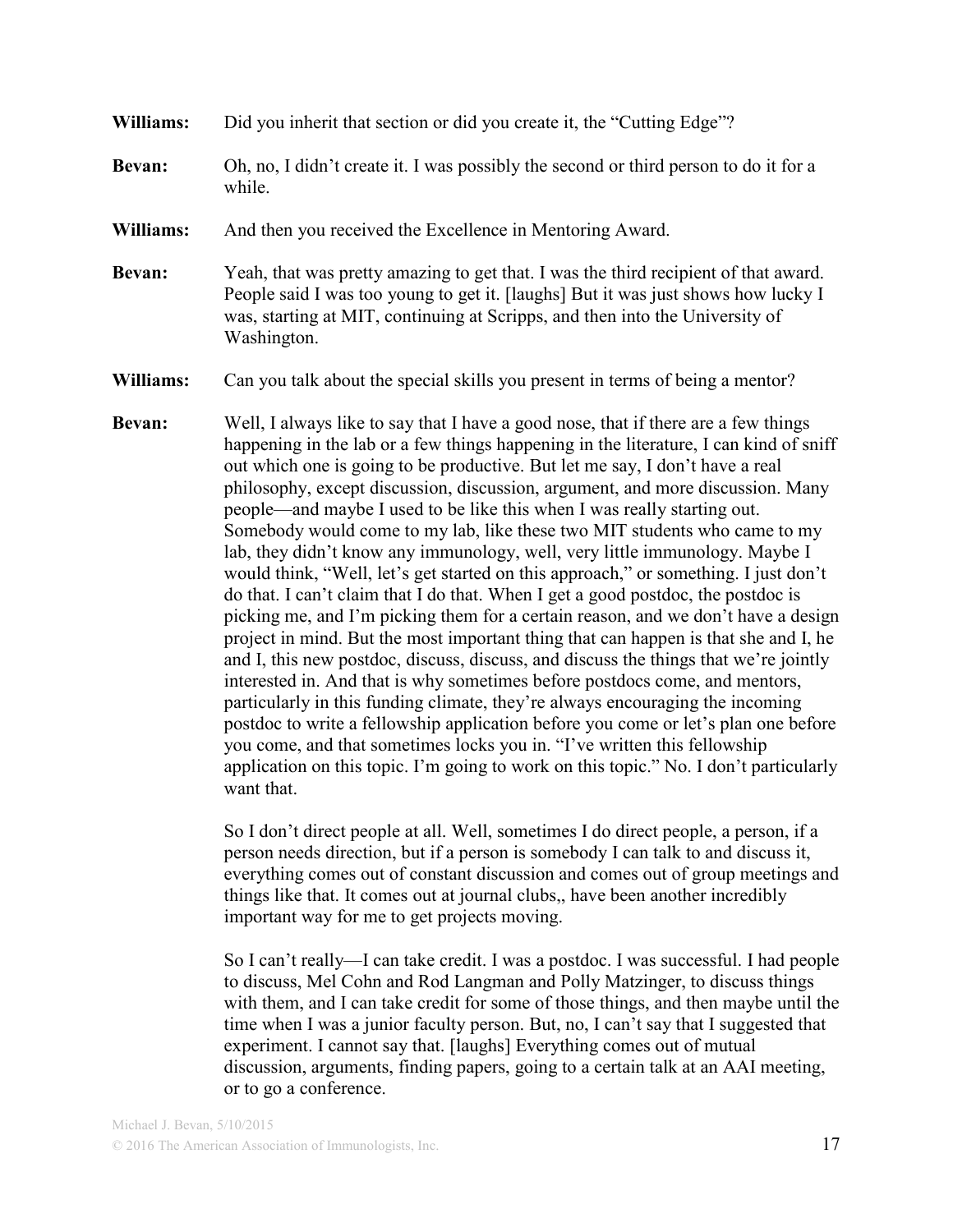My philosophy is never to force people into something, and sometimes I'm too lenient like that. I've had Howard Hughes money for a while now, and sometimes having too much money, you let people, well, sometimes, you know, do something which you don't think is the most productive way to go, but you're going to let them do it anyway because they'll find themselves and they'll discover this for themselves. Maybe that's wrong. Maybe I should enforce certain rules on what we're doing, and of course I do. We all work on cell immunology. But I don't have a philosophy that I will start you off with these two projects and one might—I think postdocs should start with two or three projects, and hopefully one out of three will work out, but I don't pick those projects, but I help them. I think I can tell, you know, that I have good sense of what's going to go somewhere. Some people have said that I have a pretty good data-assessment thing. When I look at data, when I look at the figure while I'm sitting in a seminar or reading a paper or if it's a journal club, I can see the flaws pretty well, and that probably becomes less and less true now as I get older, but it used to be true. [laughs]

- **Williams:** It sounds like a very organic process that you're describing.
- **Bevan:** Yeah, it is. Absolutely, yeah. And I won the Excellence in Mentoring Award, which is a wonderful thing, and I've had fantastic people, thirty very successful students or postdocs. People ask me is there a—well, first, the most important thing is to get good people to come to you, have to apply, right? But then I guess I would feel that why they're successful, is, though, I do good have good taste. I'm not claiming to have the ideas that put them on that track, but I kept them on track and helped them decide which track was the better track to do. Plus, again, this notion of continually gnawing at your project, you know, meeting somebody in the corridor and boring them with what you're thinking about and so on. It's very important, I think. You can't work in isolation. Well, at least that's the way it used to be when there were challenges and questions.
- **Williams:** Right. Was there any particular thing that prompted the AAI then to give you the Meritorious Career Award?
- **Bevan:** What year was that? You probably remember better.
- **Williams:** 2009.

**Bevan:** 2009. No, I don't.

- **Williams:** The body of work, I would imagine.
- **Bevan:** Yeah. I think it was for positive selection, cross-priming, maybe, being early with altered self.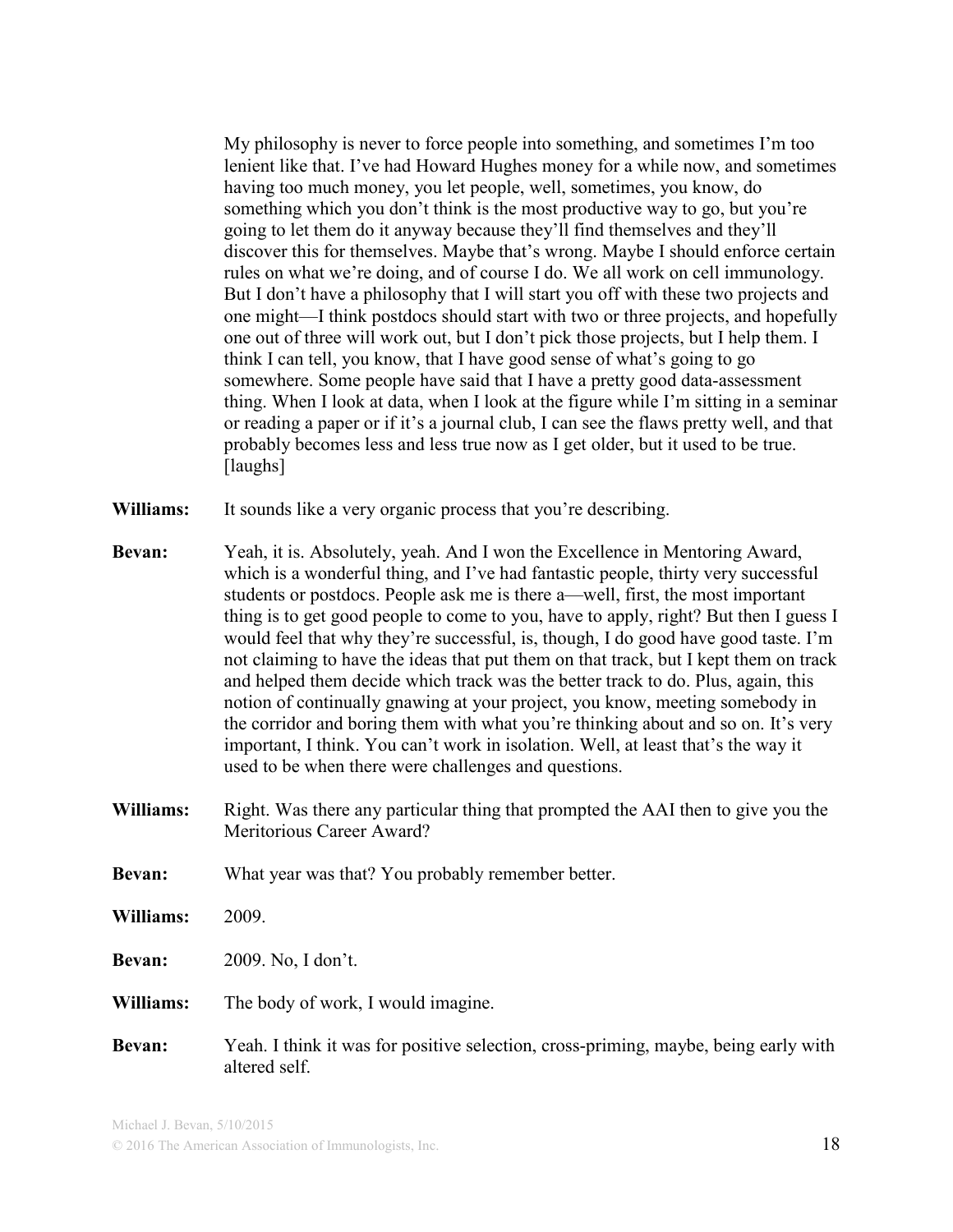- **Williams:** How does the Howard Hughes fold into an academic program? How does that work?
- **Bevan:** Well, Howard Hughes is a wonderful organization, and I've been supported by Howard Hughes for twenty-five years. They pay 100 percent of your salary. You can't get salary from outside. I guess there probably are some ways of doing it. As a result of being a Howard Hughes investigator at the University of Washington, I am still a professor without tenure at the University of Washington, which is fine. It doesn't bug me at all. I mean, if I had to depend on them, I'm sure they'd step up. But that's the joy for a department to have a Howard Hughes person. It removes all of their response for that person's salary, and whatever the university or the state has given them, they can now use to recruit a second person to fill your slot, which means your slot is gone. It's not sitting there idly waiting for you, of course, which makes absolute sense.

But I think all Hughes people, certainly me, we do everything as any other professor would do for the department. We teach just as much, absolutely. I mean, maybe there are some people who don't want to do that, but we're totally integral people within the department. Sometimes we can buy equipment that somebody else couldn't buy, and that's always shared, as far as I'm concerned, and every other Hughes investigator I know is willing to do that. So it's maybe—I mean, I don't know if you're searching for some jealousy, maybe there's some jealousy with other faculty members, but if you're a good citizen and if you can buy a certain piece of equipment which then you share, that makes things better. It's special to have that pot of money.

- Williams: Is there a kind of periodic review of your work?
- **Bevan:** Every five years.

**Williams:** What would you say about the importance of the AAI to the field of immunology?

**Bevan:** Well, I think the AAI, one of the most important things is *The Journal of Immunology*. I'm not saying that because my wife will kill me if I don't say it. But what I love about *The JI* is that all papers get reviewed. I mean, it's not some small bunch of editors deciding. Everything goes out to, hopefully, experts who will spend the amount of time it requires to give good or bad thumb's up. And although we, including myself, all like to publish in some other journals, which maybe published only six or maybe ten papers per month, the rest being filled up with previews and reviews but only basic science, *JI*, of course, comes out twice a month and publishes many more than that. But if you look within *JI*, for every month you can find papers which are possibly equally as important to some of not all of them, of course. There's chaff and then there are wonderful things that appear in *The JI* too. So I think that's a very important function that *JI* [ed. AAI] serves in running that that journal. It's a really big organization, as I'm finding out from conversations with Pamela Fink.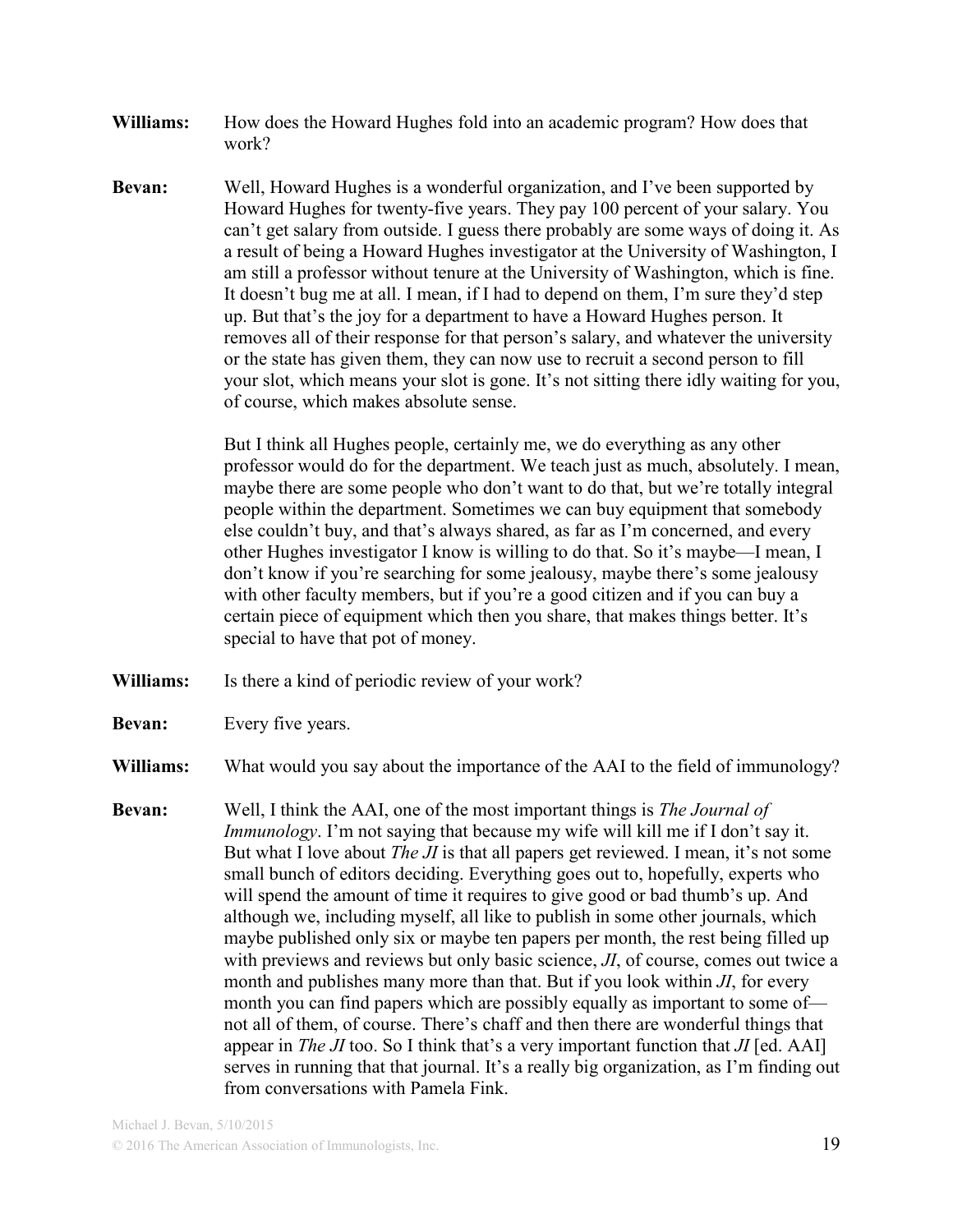The other thing is these meetings—for me, I have never done any lobbying for the AAI. I haven't been to Congress. I haven't been on the council, as you know. But these meetings I think are special because they're good and they're bad. I mean, they're bad because they're so big and they're good because they're so big, because people meet everybody. When you get kind of old, it's impossible to walk down the corridor without bumping into something and you can't get to the next talk you want to go to. But for young people it's very important. I mean, the breadth of stuff that's going on is enormous.

And, again, I mean, I don't deal very easily anymore with poster sessions. There's just too much information too suddenly for me now to take in. But to see young people explaining their poster sessions and hopefully arguing about them and discussing them is wonderful. Running the jobs, having job applications and just meeting people, forming, maybe, collaborations. I think these meetings are very important.

My favorite meetings used to be—I'm talking about the seventies—with the Gordon Research Conferences, which are, in some ways, the exact opposite of the AAI meetings. They would only allow in 100 or 120 people, and very frequently they'd be held in boarding schools in New Hampshire, where you'd sleep in a dorm, there'd be no screen and you'd be eaten alive by mosquitoes. Food was terrible, white-bread sandwiches. But those meetings, they were very cliqued. I mean, there was a core group of twenty people who used to go, but they were pretty amazing. There were very competitive discussions going on forever.

One thing we have to do at them—not we, but since I'm not involved, one thing we have to do is keep everyone on time to the minute. They do that. They do a spectacular job. I don't know how they do it with all these egos around, but they do it, and it has to be that way because there are so many concurrent sessions. I would prefer that there was just one major session that suited my taste, but that obviously can't be true. And these meetings give postdocs and students their first opportunity to present, and it's good for them. They sit there listening to professors and the famous people. Well, let's see if you can do it too.

**Williams:** Have you been in the habit of attending annual meetings fairly regularly?

**Bevan:** Oh, absolutely. I've been to the last three. Of course, two years ago I was in Honolulu, 100 years old—that was wonderful—last year in Pittsburgh and a couple of times in Seattle. Seattle, actually, my hometown now, so I do go.

> Another thing I'd like to say about AAI is everyone agrees that Michele Hogan has done a fantastic job, managerial job in making it financially stable. But I want to give a particular call-out to Marc Jenkins. Marc Jenkins is the past president before Linda [Sherman]. What I understand and during that time, they come up with a number of new awards to give—you know, money is tight now, but I'm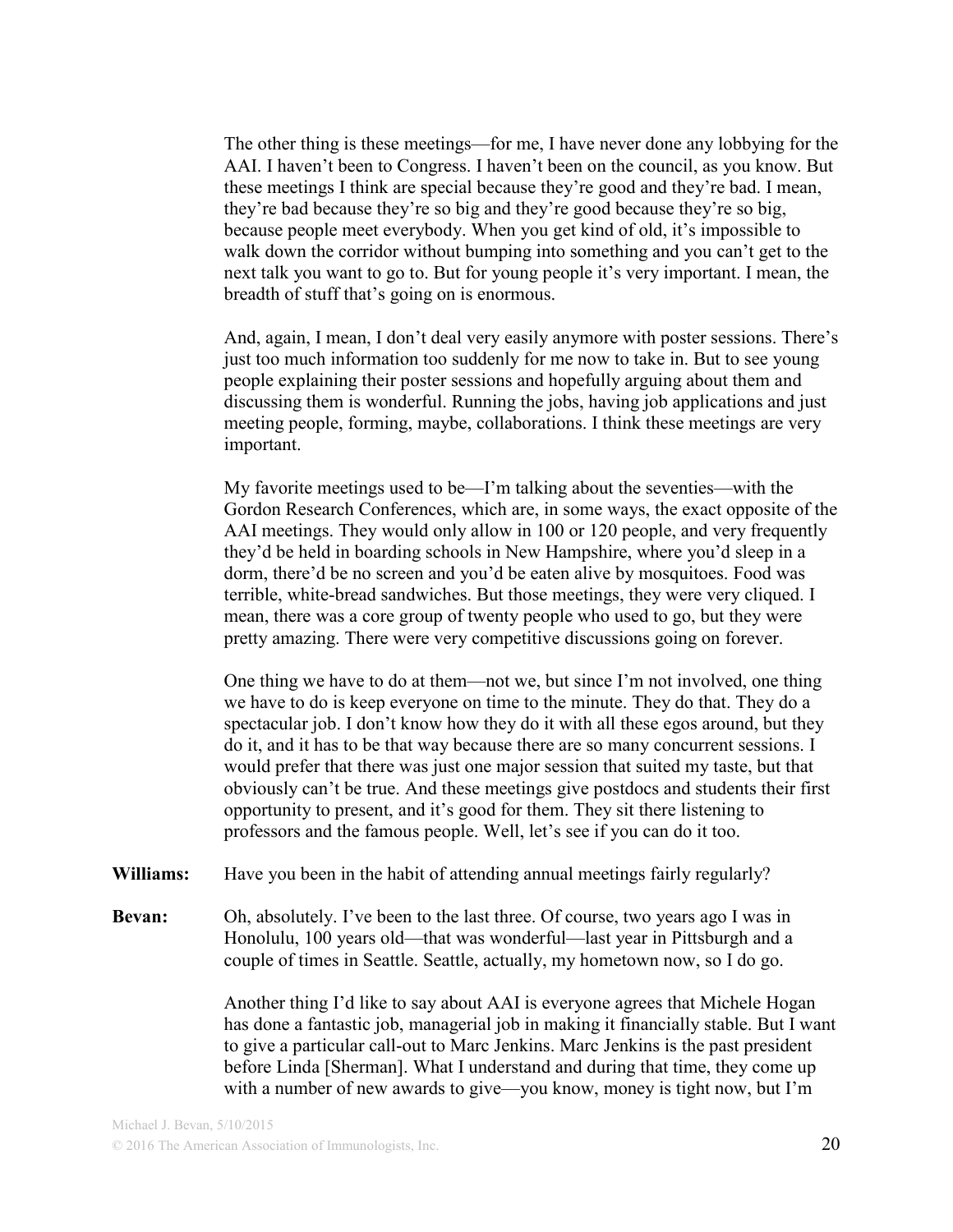not sure if it was Marc individually, but during Marc's tenure, they came up with a notion of making these Travel for Techniques Awards, such that a postdoc or a student could apply to the AAI and get money to find out how to use that 15 kilohertz cell sorter or how do you use that mass spec [mass spectrometer]. I think that's a good idea. AAI has always given a few travel awards, you know, a thousand bucks or whatever it takes, but I think now they're also supporting giving salary support. And, again, in times like this, if the AAI can afford it and if they can remain solvent, then I think enormous kudos goes to Marc for changing that. Let's not hold the money. Let's spend it wisely, hopefully. Travel for Techniques is good.

**Williams:** Right. So that leads naturally to my next question, which is what do you see as the future of immunology?

**Bevan:** Well, for me, it's always been basic, but the things that fascinated me as a student, as an undergrad and even when I was in high school, the antibody problem's amazing. MHC restriction was amazing. All these things are amazing. The Tregs are amazing nowadays. But so many people now are focusing on their research starts with a disease. That has never been the case for me. They're working on malaria or they're working on this particular autoimmune disease, they're working on diabetes, and that's wonderful, because, I mean, there's so much information out there now, and it's so easy to do genetic linkages amongst families and focus on this, and it tells you new and unexpected things, which is wonderful. But I think like most of the sciences, it's information technology now. So from systems biology and from informatics, that's where all of science is going, as far as I can tell.

What are we going to do? Well, human immunology, the techniques are becoming available. We can't do the kind of experiments we can do in mice with human immunology, but we can certainly get lots and lots of information from blood samples and so on and also from new ways of doing confocal imaging. So it used to be from humans' blood that's what you get, but now you can get other tissues and get much more information out of them with all these wonderful new technologies. So is there something new and wonderful to be discovered, something really major? I don't think so. I think it's all been done, the antibody, the rearrangement of antibody genes. So there are some spectacular things that I won't discover, but I'd like to discover.

- **Williams:** What about the cloud of funding?
- **Bevan:** It's getting slightly better now. Percentage points of NIH funding have gone up. That's why I think it's important that AAI did what it did. Any other source of funding is important. Now, I think it's tragic. We have three junior faculty in our department and they've all been successful in getting R01s, but guess what? One R01 is simply not enough. You have to pay a fraction of your salary. As soon as you start paying a technician or a student or a postdoc, there's not much left over.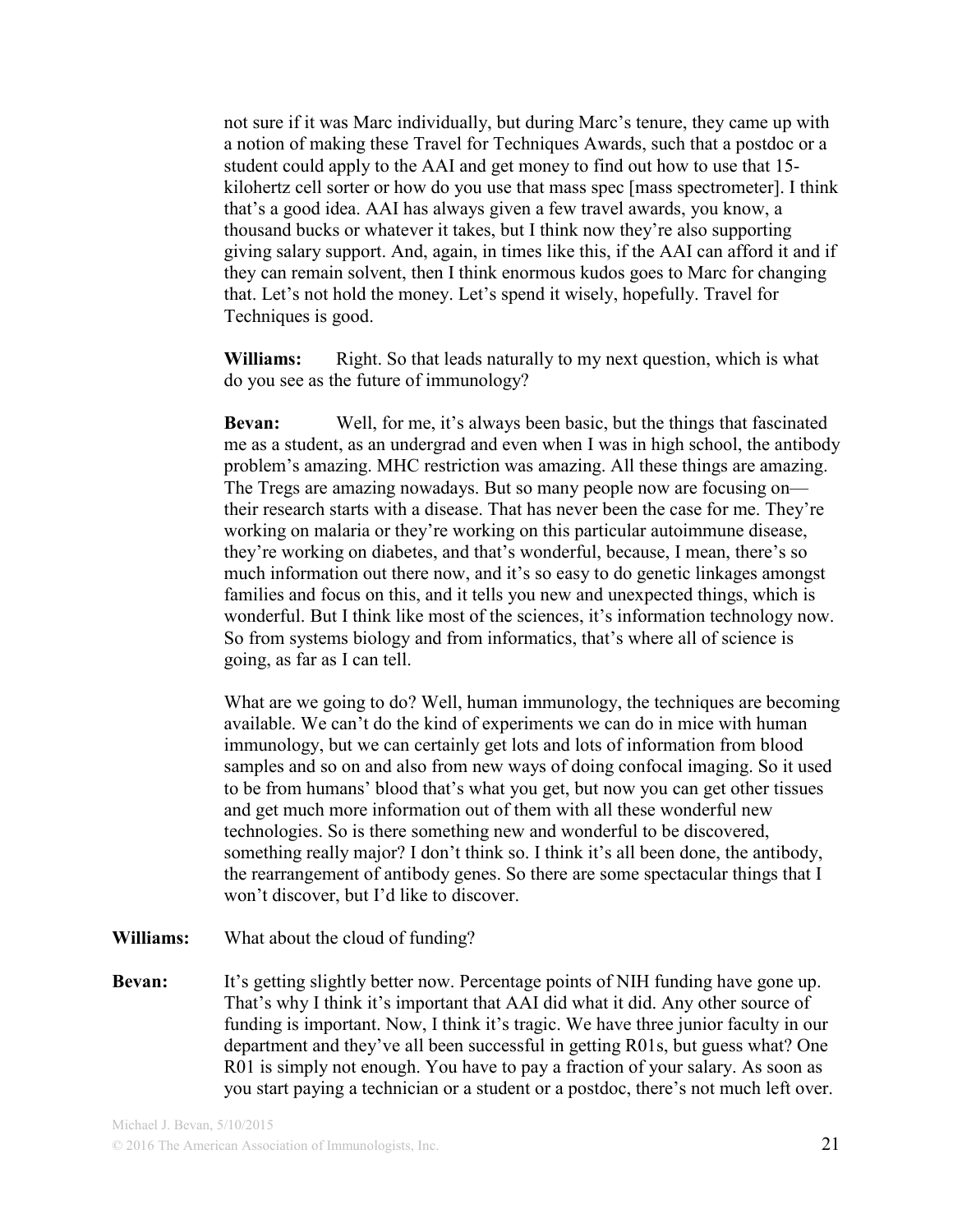One thing that's always—maybe I haven't heard many people say it. Some people say it, and one of the institutes does it. I think there should be cap on funding per individual, certainly caps on what comes from the NIH. I mean, that's the American way. You can apply for one grant or you can apply for ten grants, and maybe if you get them all, I don't think that's a terribly good idea.

The other thing which I hear lots of people saying, and I certainly agree, too much emphasis now is given on these group grants, these program-project grants, or core grants, where somebody at the NIH decides that they're going to have this funding announcement, and people are always on the lookout for these things, not in terms of "What can I do?" They want money to do what they want to do. But like most basic scientists, I really believe that investigator-initiated research, obviously has to be—you know, the public has to be satisfied with what we're doing, translational immunology and new discoveries that are fantastically important. But I think the NIH should move away from allocating to specific areas. If it's Ebola—I mean, one can't argue with spending money on HIV, right? That has led to fantastic basic discoveries. But I would, as would most people in my position, prefer that more the investigator initiated the R01 type that's unfunded, but it's not focused on anything that the NIH is suggesting.

And there are lots of other sources of money. Howard Hughes supports a couple of hundred people very richly. The Gates [Foundation] gives money. There are lots and lots of fellowship applications. But I'm afraid I see junior faculty, they get one grant, they're successful, they're immediately searching for the second, and I think you need at least two or three grants to run a reasonably successful and stable lab. You don't want—your grant is running out in five years. "What the heck am I going to do?"

- **Williams:** What do you advise young people about a career in immunology?
- **Bevan:** Well, if they want to do it, if they really want to do it, passionate about it, willing to devote twenty hours a day, do it. If you're just drift—well, I think lots of people used to drift into becoming a faculty person. Don't do that. [laughs] I mean, the times are just too tough for that. So if I know somebody or have somebody in my lab or know somebody who's just so devoted to research, you know, they're there on weekends, they're coming back at nights, they're always talking about it—that's another thing I always stress, is talking about it—I say go for it and you can be successful. I mean, it's not going to be easy. It's going to be tough.

And then there's the thing about when you go out, maybe you write six different applications to different institutes or universities, and maybe you get offers, which one to pick. Should you pick the ones where the best faculty are, where the best colleagues are, or the one with the biggest startup package? That's much too difficult for me to—but I'm not negative. I mean, we have overtrained people,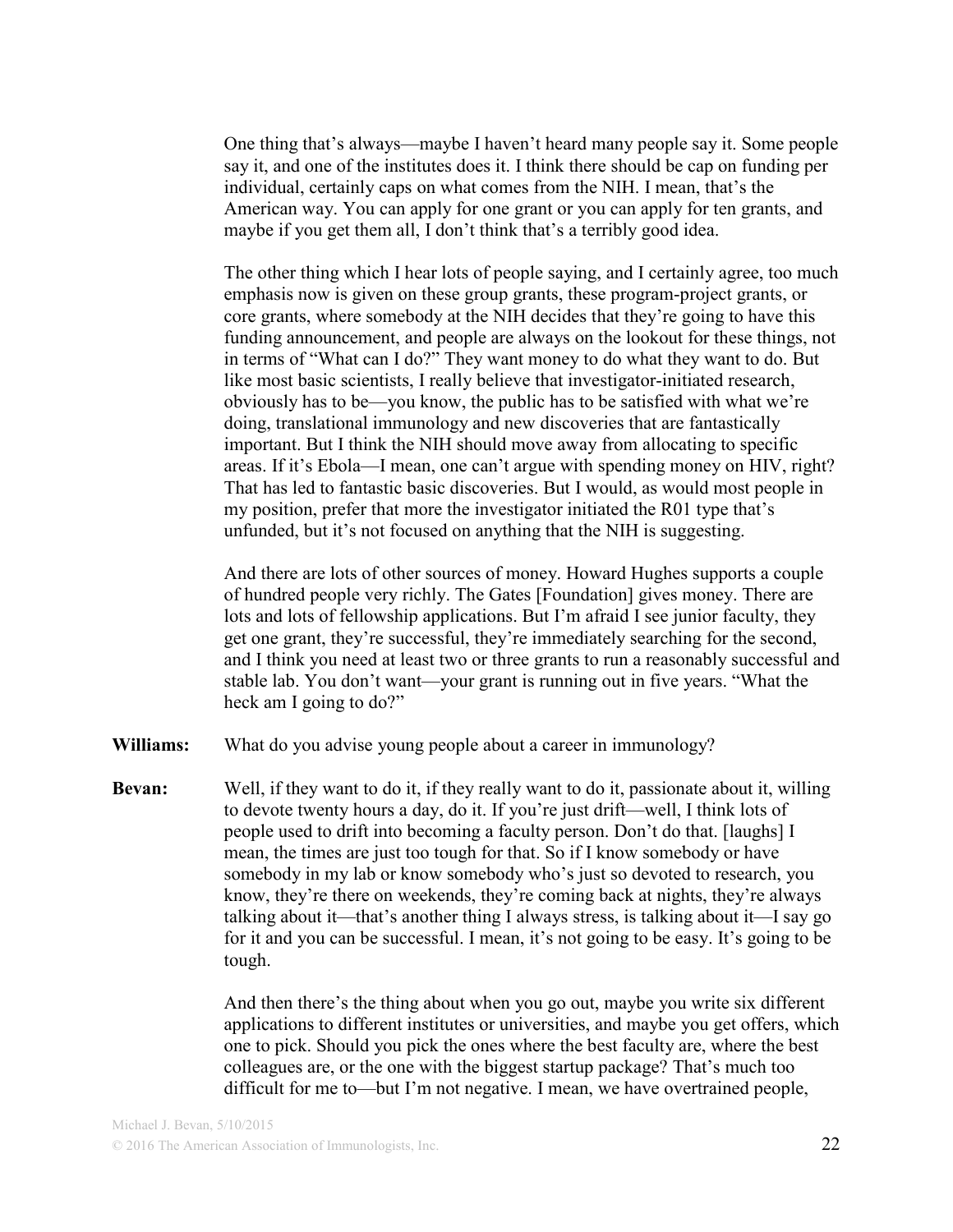maybe. It's a pyramid. There's a professor and there are students and postdocs. But I'm not negative about the best young people, the passionate people going into science, going to universities or research institutes. It's been a wonderful life for me. It can still be, but not as easy, perhaps. It seemed easy when I—my first grant, moving to MIT, was \$70,000 a year on a three-year grant. Different now.

- **Williams:** You talk about twenty-hour days. Is that really—
- **Bevan:** No, not really. But it's passion—
- **Williams:** You're exaggerating a little bit, I guess.
- **Bevan:** Well, when I was a postdoc, it was all about getting results from a gamma counter, counting chromium-51 cytotoxicity assays, and gamma counters only take 300 of these big vials, and I used to go back at midnight or two a.m. to change it, just so I'd get the results the next morning. But, no, I don't really mean—but you know what I mean; working hard.
- **Williams:** You've mentioned hiking and so forth. Are there other outside pursuits that allow you to relax and get away from the field?
- **Bevan:** Sure. Yeah, absolutely. Well, Seattle's a wonderful place to be, as you know. I built my own kayak recently, and I do that sometimes. Hiking is a big thing everywhere. Ask anyone in the Pacific Northwest and they say that. More recently I've started working with wood, and I have a lathe, which is pretty addictive, actually, to take a block of—I don't buy wood. It's important that the wood be free and it be green, to make it easier, and then forming that with a chainsaw and with a bandsaw and then finally on the lathe into something which looks like a bowl or resembles a bowl is kind of exciting. So that's what I'm going to be doing when I retire, I guess, and reading, of course. Looking forward to the next Jonathan Franzen novel.
- **Williams:** Is retirement on your calendar or not?
- **Bevan:** Absolutely. Yes, I'll be retired in September. I'll be seventy in September. I want to say again I think people should retire. [laughs] Sixty-five to seventy, I think, is—I know some people who say, "Oh, he's still wonderfully productive." But who knows. I mean, maybe that thirty-year-old guy is going to be more productive. I think people should move on.
- **Williams:** Do you look to September with any foreboding?
- **Bevan:** A little bit, yes. I'll be bored sometimes. I'll still go in occasionally, you know. I can't imagine staying home or kayaking or hiking seven days a week. But not too much, actually. I think I'm ready for it. I'm just not as fast as I used to be. I'm not as fast mentally as I used to be. We talk about the complexity of this meeting